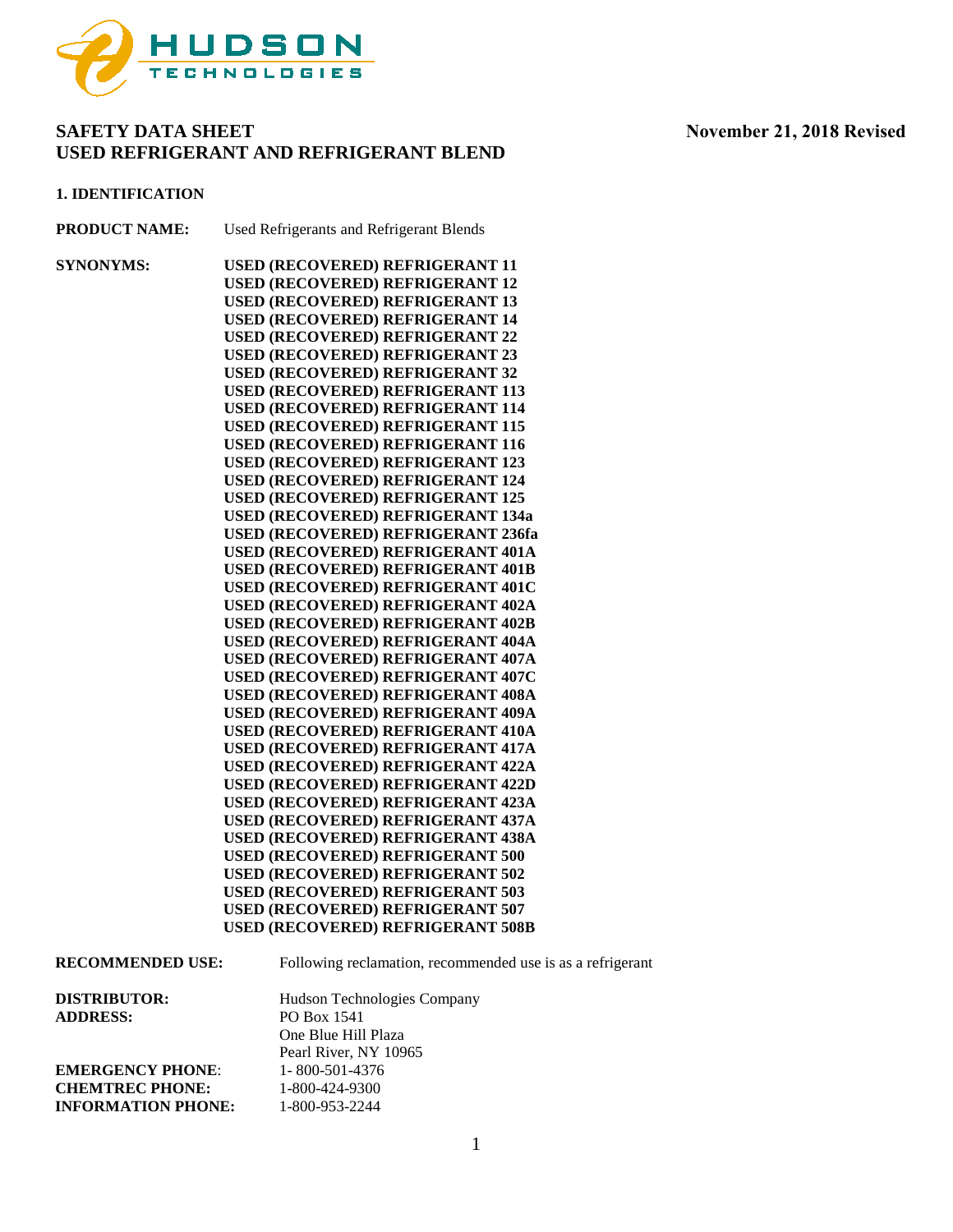

**OTHER INFORMATION:** The above components represent used refrigerant and refrigerant blends that are returned for reclamation. And and/or all components may be contained in the returned materials. The information presented herein is intended to be representative for any and all components.

### **2. HAZARDS IDENTIFICATION**

**EMERGENCY OVERVIEW: Colorless, volatile liquid with ethereal and faint sweetish odor. Non-flammable material. Contact with the liquid may cause frostbite. Overexposure to vapors by inhalation may cause dizziness and loss of concentration. At higher levels, central nervous system depression and cardiac arrhythmia may result from exposure. Vapors displace air and can cause asphyxiation in confined spaces. At higher temperatures, (>250**°**C), decomposition products may include Hydrochloric Acid (HCL), Hydrofluoric Acid (HF) and carbonyl halides.** 

### **HAZARD**

**CLASSIFICATION:** Gases Under Pressure USDOT Hazard Class 2.2, Non-Flammable Gas



**SIGNAL WORD: WARNING**

# **HAZARD**

**STATEMENTS:** Gas under pressure; may explode if heated. Harmful in contact with skin - may cause frostbite. May caused drowsiness or dizziness. May displace oxygen and cause rapid suffocation. May cause respiratory irritation. Inhalation of high concentrations of vapor is harmful and may cause heart irregularities, unconsciousness, or death.

### **PRECAUTIONARY STATEMENTS**

|                  | <b>PREVENTION:</b> Do not breathe vapors. Use only with adequate ventilation - never in a closed |  |
|------------------|--------------------------------------------------------------------------------------------------|--|
|                  | space. Wear protective gloves. Wear eye protection.                                              |  |
| <b>RESPONSE:</b> | If inhaled: Remove person to fresh air and keep comfortable for breathing.                       |  |
|                  | Immediately call a physician.                                                                    |  |
|                  | If not breathing, give artificial respiration, preferably mouth to mouth.                        |  |
|                  | If breathing is difficult, give oxygen. Avoid stimulants. Do not give adrenalin                  |  |
|                  | If on skin: Wash with plenty of water (not hot water) or use other means to warm                 |  |
|                  | skin slowly.                                                                                     |  |
|                  | If in eyes: Rinse cautiously with water for several minutes. Remove contact lenses,              |  |
|                  | if present and easy to do. Continue rinsing. Call a physician.                                   |  |
| <b>STORAGE:</b>  | Protect from sunlight. Store in well-ventilated place.                                           |  |
|                  | Do not heat above $120^{\circ}F(50^{\circ}C)$ . Do not store in damp areas.                      |  |
| <b>DISPOSAL:</b> | Comply with Federal, State and local regulations. Reclaim by distillation or remove              |  |
|                  | to a permitted waste disposal facility                                                           |  |
|                  |                                                                                                  |  |

**CARCINOGENICITY:** Ingredients found on one of the OSHA designated carcinogen lists are listed below.

| <b>INGREDIENT NAME</b>                | <b>NTP STATUS</b> | <b>IARC STATUS</b> | <b>OSHA LIST</b> |
|---------------------------------------|-------------------|--------------------|------------------|
| No ingredients listed in this section |                   |                    |                  |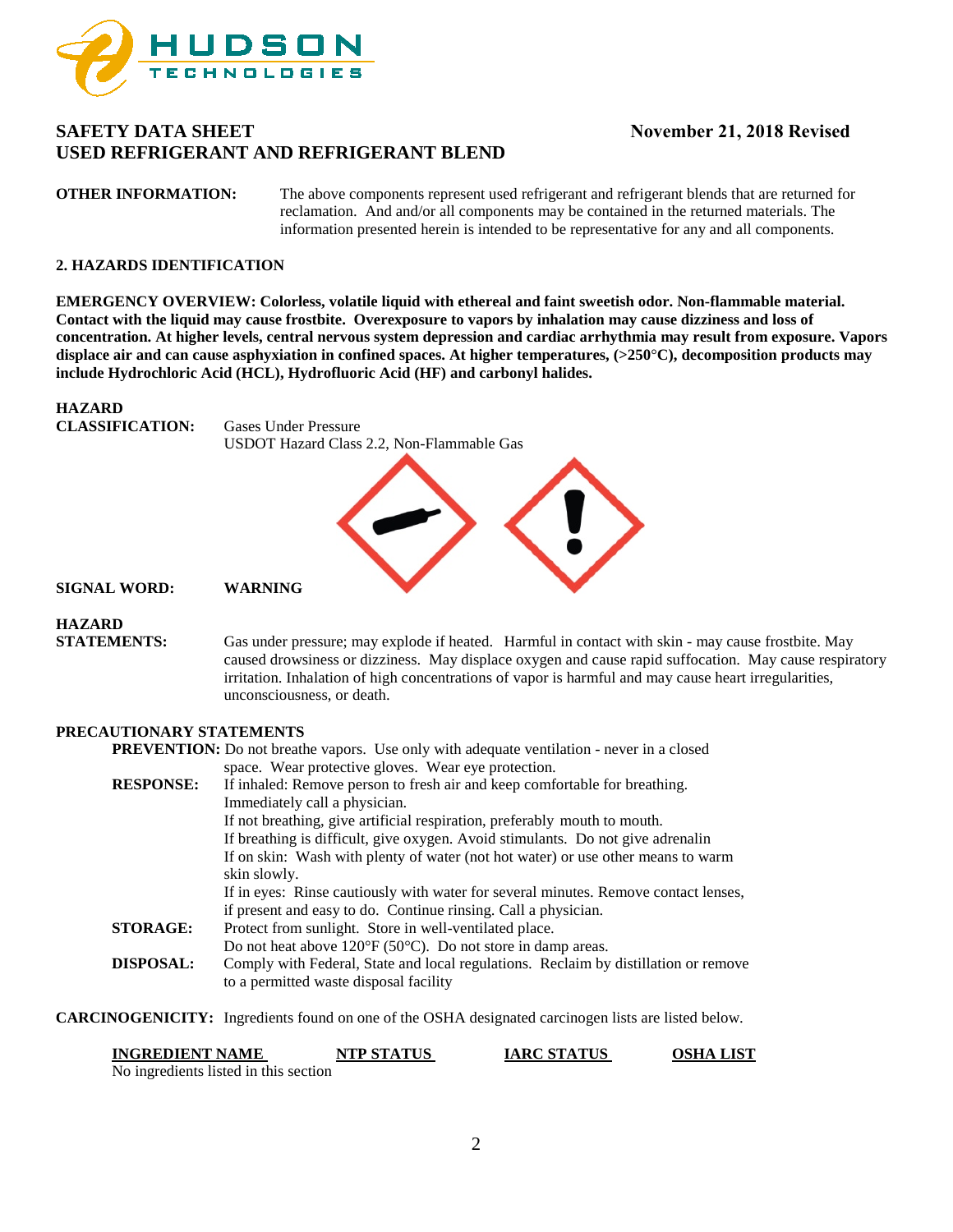

### **3. COMPOSITION / INFORMATION ON INGREDIENTS**

**The following components and contaminants are applicable to recovered refrigerant and recovered refrigerant blends that are returned for reclamation and/or destruction. Any or all of the following components and any or all of the following contaminants may be contained in the material returned, and as such the information presented below is representative for any and all components and/or contaminants:**

**COMPONENTS:** 

| <b>MATERIAL</b>                                                | CAS NO.       | $\%WT*$  |
|----------------------------------------------------------------|---------------|----------|
| Trichlorofluoromethane (CFC-11)                                | 75-69-4       | $99.9$   |
| Dichlorodifluoromethane (CFC-12)                               | $75 - 71 - 8$ | <99.9    |
| Chlorotrifluoromethane (CFC-13)                                | 75-72-9       | $99.9$   |
| <b>Carbon Tetrafluoride (FC-14)</b>                            | $75 - 73 - 0$ | <60      |
| Chlorodifluoromethane (HCFC-22)                                | 75-45-6       | $99.9$   |
| Trifluoromethane (HFC 23)                                      | 75-46-7       | $99.9$   |
| Difluoromethane (HFC 32)                                       | $75-10-5$     | $50$     |
| 1,1,2-Trichloro-1,2,2-Trifluoroethane (CFC-113)                | $76-13-1$     | $99.9$   |
| 1,2-Dichloro-1,1,2,2-Tetrafluoroethane (CFC-114)               | $76-14-2$     | $99.9$   |
| Chloropentafluoroethane (CFC-115)                              | $76 - 15 - 3$ | <60      |
| Perfluoroethane (FC-116)                                       | 76-16-4       | <60      |
| 2,2-Dichloro-1,1,1-Trifluoroethane (HCFC-123)                  | 306-83-2      | $99.9$   |
| 1-Chloro-1,2,2,2-Tetrafluoroethane (HCFC-124)                  | 2837-89-0     | $99.9$   |
| Pentafluoroethane (HFC-125)                                    | 354-33-6      | $50$     |
| 1,1,1,2-Tetrafluoroethane (HFC-134a)                           | 811-97-2      | $99.9$   |
| 1-Chloro-1,1-Difluroroethane (HFC-142b)                        | $75-68-3$     | $99.9$   |
| 1,1,1,3,3,3-Hexafluoropropane (HFC-236fa)                      | 690-39-1      | $99.9$   |
| 1,1,1-Trifluoroethane (HFC-143a)                               | 420-46-2      | $<$ 55   |
| 1,1-Difluoroethane (HFC-152a)                                  | $75 - 37 - 6$ | $30$     |
| Perfluoropropane (FC-218)                                      | $76-19-7$     | $<$ 10%  |
| 1,1,1,2,3,3,3-Heptafluoropropane (HFC-227ea)                   | 431-89-0      | $50$     |
| Propane (HC-290)                                               | 74-98-6       | $<$ 6%   |
| n-Butane (HC-600)                                              | 106-97-8      | $<$ 5    |
| Isobutane (HC-600a)                                            | $75 - 28 - 5$ | $<$ 5    |
| Pentane (HC-601)                                               | 109-66-0      | $\leq$ 1 |
| 2- Methylbutane (HC-601a)                                      | 78-78-4       | $\leq$ 1 |
| <b>CONTAMINANTS:</b><br>Contains one or more of the following: |               |          |
| <b>MATERIAL</b>                                                | CAS NO.       | $\%WT*$  |
| <b>Refined Mineral Oils</b>                                    | 64742-44-5    | $30$     |
| <b>Refined Mineral Oils</b>                                    | 64741-88-4    | $30$     |
| <b>Alkyl Benzene</b>                                           | 68648-86-2    | $30$     |
| <b>Oil Mist If Generated</b>                                   |               |          |
| <b>Polyalkylene Glycol</b>                                     | 9038-95-3     | $30$     |
| <b>Polyol Ester Plus Phosphate Ester Oil</b>                   |               | $30$     |
| <b>Polypropylene Glycol</b>                                    | 9003-13-8     | $30$     |
| Pentaerythritol esters of heptanoic and isonoionic acids       | 118685-29-3   | $30$     |
|                                                                |               |          |

### **4. FIRST AID MEASURES**

**SKIN:** Promptly flush skin with water until all chemical is removed. If there is evidence of frostbite, bathe (do not rub) with lukewarm (not hot) water. If water is not available, cover with a clean, soft cloth or similar covering. Get medical attention if symptoms persist.

**EYES:** Immediately flush eyes with large amounts of water for at least 15 minutes (in case of frostbite water should be lukewarm, not hot) lifting eyelids occasionally to facilitate irrigation. Get medical attention if symptoms persist.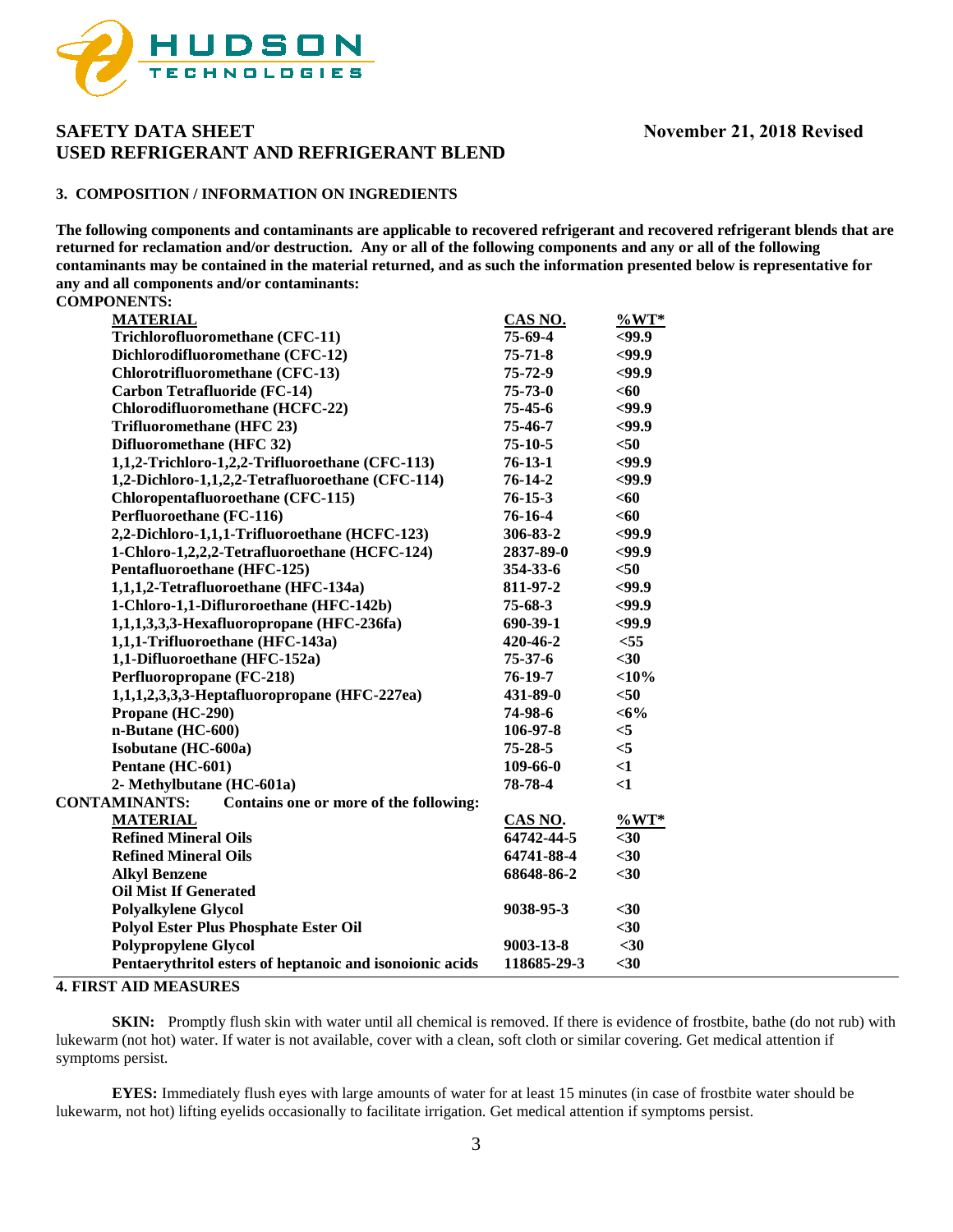

**INHALATION:** Immediately remove to fresh air. If breathing has stopped, give artificial respiration. Use oxygen as required, provided a qualified operator is available. Get medical attention. Do not give epinephrine (adrenaline).

**INGESTION:** Ingestion is unlikely because of the physical properties and is not expected to be hazardous. In case of accidental ingestion, get medical attention. Do not induce vomiting unless instructed to do so by a physician.

**ADVICE TO PHYSICIAN:** Because of the possible disturbances of cardiac rhythm, catecholamine drugs, such as epinephrine, should be used with special caution and only in situations of emergency life support. Treatment of overexposure should be directed at the control of symptoms and the clinical conditions.

### **5. FIRE FIGHTING MEASURES**

#### **EXTINGUISHING MEDIA:**

Use any standard agent – choose the one most appropriate for type of surrounding fire (material itself is not flammable)

### **UNUSUAL FIRE AND EXPLOSION HAZARDS:**

Cylinders and drums may rupture under fire conditions. Decomposition may occur.

### **SPECIAL FIRE FIGHTING PRECAUTIONS/INSTRUCTIONS**:

In the event of fire, firefighters should wear self-contained, NIOSH-approved breathing apparatus for protection against possible toxic decomposition products. Proper eye and skin protection should be provided. Use water spray to keep fire-exposed cylinders/tanks cool.

### **6. ACCIDENTAL RELEASE MEASURES**

### **IN CASE OF SPILL OR OTHER RELEASE:**

(Always wear recommended personal protective equipment.)

Evacuate unprotected personnel. Protected personnel should remove ignition sources and shut off leak, if without risk, and provide ventilation. Use self-contained breathing apparatus (SCBA) for large spills or releases. Unprotected personnel should not return until air has been tested and determined safe, including low- lying areas.

### **Spills and releases may have to be reported to Federal and/or local authorities. See Section 15 regarding reporting requirements.**

### **7. HANDLING AND STORAGE**

**NORMAL HANDLING:** Always wear recommended personal protective equipment.

Avoid breathing vapors and liquid contact with eyes, skin or clothing. Do not puncture or drop cylinders, expose them to open flame or excessive heat. Use authorized cylinders only. Follow standard safety precautions for handling and use of compressed gas cylinders.

### **STORAGE RECOMMENDATIONS:**

Store in a clean and dry place. Store in cool, well-ventilated area of low fire risk and keep out of direct sunlight. Protect cylinder and its fittings from physical damage. Storage in subsurface locations should be avoided. Close valve tightly after use and when empty. Cylinder temperatures should not exceed 52 $\degree$  C (125 $\degree$  F). Drum temperature should not exceed 46 $\degree$  C (115 $\degree$  F).

### **8. EXPOSURE CONTROLS / PERSONAL PROTECTION**

**ENGINEERING CONTROLS:** Normal ventilation for standard operating procedures is generally sufficient. Mechanical ventilation may be adequate for other operating and storage areas.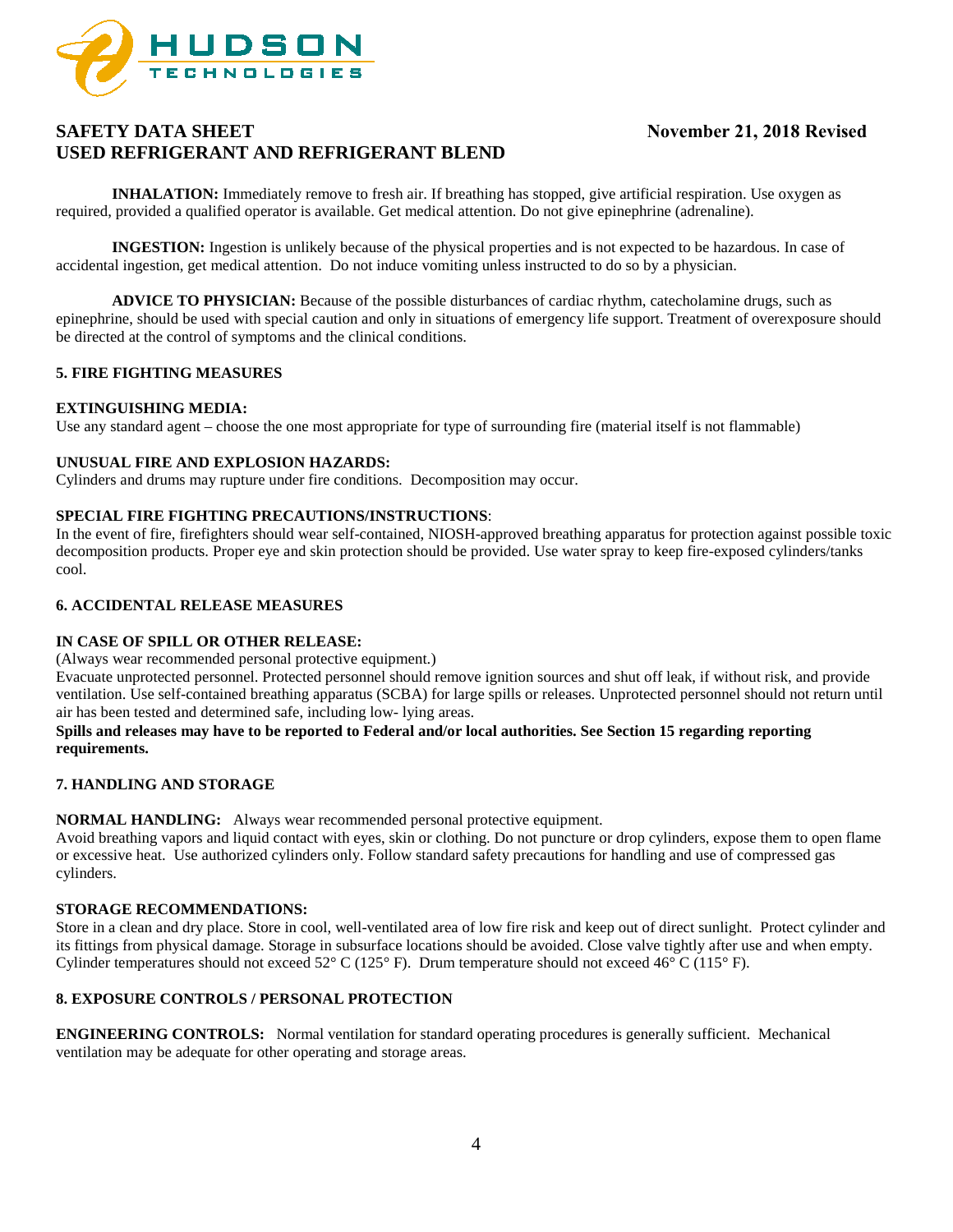

### **PERSONAL PROTECTIVE EQUIPMENT**

**SKIN PROTECTION:** Skin contact with refrigerant may cause frostbite. General work clothing and gloves (leather) should provide adequate protection. If prolonged contact with the liquid or gas is anticipated, insulated gloves constructed of PVA, neoprene or butyl rubber should be used. Any contaminated clothing should be promptly removed and washed before reuse.

**EYE PROTECTION:** For normal conditions, wear safety glasses. Where there is reasonable probability of liquid contact, wear chemical safety goggles.

**RESPIRATORY PROTECTION:** None generally required for adequately ventilated work situations. For accidental release or non-ventilated situations, or release into confined space, where the concentration may be above the PEL of 1,000 ppm, use a self-contained, NIOSH-approved breathing apparatus or supplied air respirator. For escape: use the former or a NIOSH-approved gas mask with organic vapor canister.

**ADDITIONAL RECOMMENDATIONS:** Where contact with liquid is likely, such as in a spill or leak, impervious boots and clothing should be worn. High dose-level warning signs are recommended for areas of principle exposure. Provide eyewash stations and quick-drench shower facilities at convenient locations.

#### **EXPOSURE GUIDELINES**

### **Trichlorofluoromethane (CFC-11)** Pel (Osha)1,000 Ppm 5,600 Mg/M3, 8 Hr. Twa Tlv (Acgih) : Ceiling 1,000 Ppm, 5,620 Mg/M3, A4 Ael \* (Dupont) : None Established **Dichlorodifluoromethane (CFC-12)** Pel (Osha) : 1,000 Ppm, 4,950 Mg/M3, 8 Hr. Twa Tlv (Acgih) : 1,000 Ppm, 4,950 Mg/M3, 8 Hr. Twa, A4 Ael \* (Dupont) : None Established **Chlorodifluoromethane (HCFC-22)** Pel (Osha) : None Established Tlv (Acgih) : 1,000 Ppm, 3,540 Mg/M3, 8 Hr. Twa, A4 Ael \* (Dupont) : None Established **Trifluoromethane (HFC-23)** Pel (Osha) : None Established Tlv (Acgih) : None Established Ael \* (Dupont) : 1000 Ppm, 8 & 12 Hr. Twa **Difluoromethane (HFC-32)** Ael \* (Dupont) : 1000 Ppm, 8 & 12 Hr. Twa Weel (Aiha) : 1000 Ppm, 8 Hr. Twa 1,1,2-Trichloro-1,2,2-Trifluoroethane Pel (Osha) : 1,000 Ppm, 7,600 Mg/M3, 8 Hr. Twa Tlv (Acgih) : 1,000 Ppm, 7,670 Mg/M3, 8 Hr. Twa, A4 Stel 1,250 Ppm, 9,590 Mg/M3, A4 Ael \* (Dupont) : None Established **1,2-Dichloro-1,1,2,2-tetrafluoroethane (CFC-114)** Pel (Osha) : 1,000 Ppm, 7,000 Mg/M3, 8 Hr. Twa Tlv (Acgih) : 1,000 Ppm, 6,990 Mg/M3, 8 Hr. Twa, A4 Ael \* (Dupont) : None Established **Chloropentafluoroethane (CFC-115)** Pel (Osha) : None Established Tlv (Acgih) : 1,000 Ppm, 6,320 Mg/M3, 8 Hr. Twa Ael \* (Dupont) : None Established **2,2-Dichloro-1,1,1-Trifluoroethane (HCFC-123)**  Pel (Osha) : None Established Tlv (Acgih) : None Established Ael \* (Dupont) : 50 Ppm, 8 & 12 Hr. Twa Weel (Aiha) : 50 Ppm, 8 Hr. Twa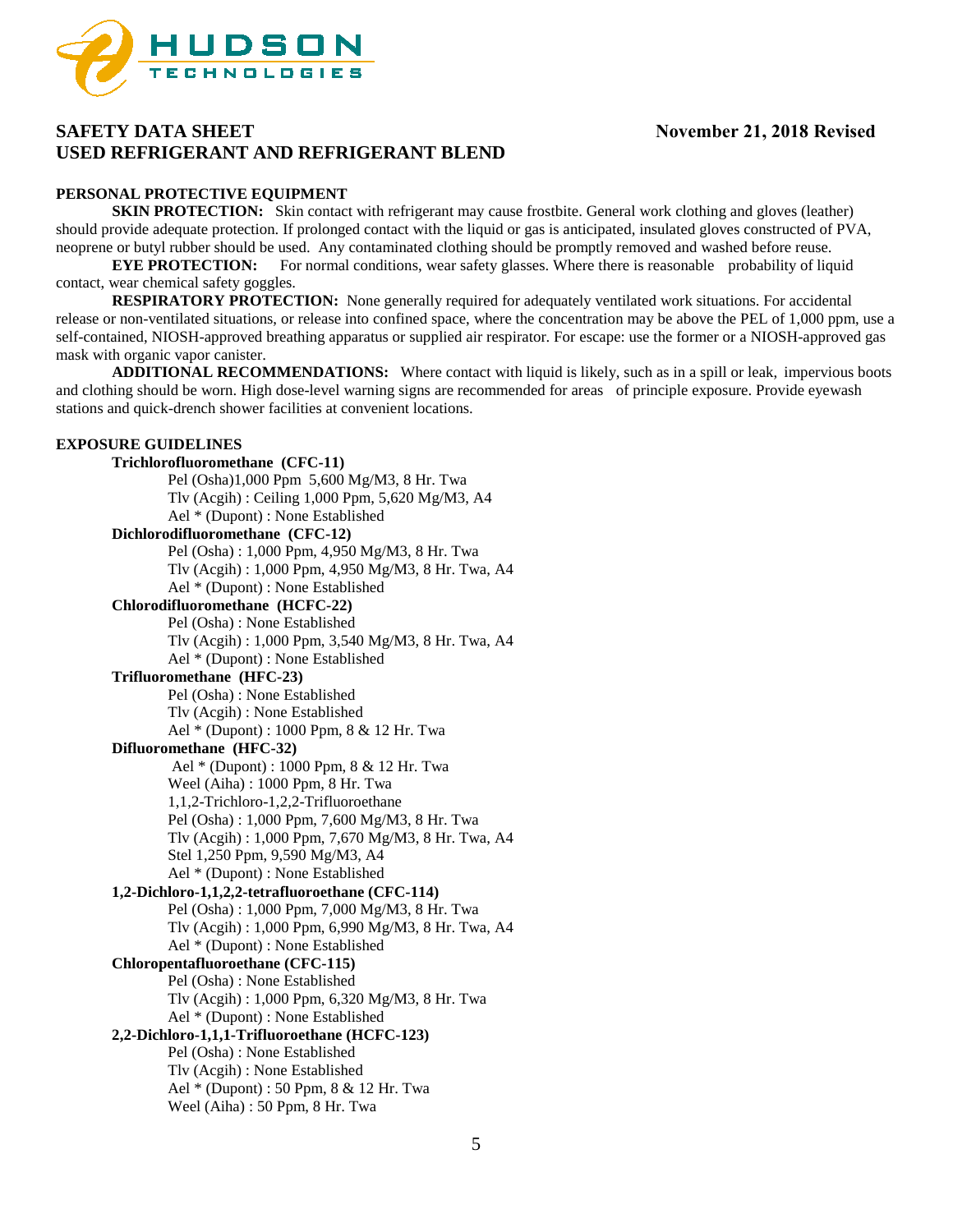

**1-Chloro-1,2,2,2-Tetrafluoroethane (HCFc-124)** Pel (Osha) : None Established Tlv (Acgih) : None Established Ael \* (Dupont) : 1000 Ppm, 8 & 12 Hr. Twa Weel (Aiha) : 1000 Ppm, 8 Hr. Twa **Pentafluoroethane (HFC-125)** Pel (Osha) : None Established Tlv (Acgih) : None Established Ael \* (Dupont) : 1000 Ppm, 8 & 12 Hr. Twa Weel (Aiha) : 1000 Ppm, 4900 Mg/M3, 8 Hr. Twa **1,1-Difluoroethane (HFC-152a)** Pel(Osha) : None Established Tlv (Acgih) : None Established Ael \* (Dupont) : 1000 Ppm, 8 & 12 Hr. Twa Weel (Aiha) : 1000 Ppm, 8 Hr. Twa **1,1,1,2-Tetrafluoroethane (HFC-134a)** Pel (Osha) : None Established Tlv (Acgih) : None Established Ael \* (Dupont) : 1000 Ppm, 8 & 12 Hr. Twa Weel (Aiha) : 1000 Ppm, 8 Hr. Twa **1-Chloro-1,1,-difluoroethane (HFC-142b)** Pel (Osha) : None Established Tlv (Acgih) : None Established Ael \* (Dupont) : 1000 Ppm, 8 & 12 Hr. Twa **1,1,1-Trifluoroethane (HFC-143a)** Pel (Osha) : None Established Tlv (Acgih) : None Established Ael \* (Dupont) : 1000 Ppm, 8 & 12 Hr. Twa Weel (Aiha) : 1000 Ppm, 8 Hr. Twa **Chlorotrifluoromethane (CFC-13)** No applicable data available **1-Chloro-1,2,2,2-tetrafluoroethane ((HCFC-124)** Pel (Osha) : None Established Tlv (Acgih) : None Established Ael \* (Dupont) : 1000 Ppm, 8 & 12 Hr. Twa **1,1,2-Trichloro-1,2,2-trifluoroethane (CFC-113)** Pel (Osha) : None Established Tlv (Acgih) : None Established Ael \* (Dupont) : 1000 Ppm, 8 & 12 Hr. Twa **1,1,1,2,3,3,3-Heptafluoropropane (HFC-227ea)**  Pel (Osha) : None Established Tlv (Acgih) : None Established Ael \* (Dupont) : 1000 Ppm, 8 & 12 Hr. Twa **Perfluoropropane (FC-116)** Pel (Osha) : None Established Tlv (Acgih) : None Established Ael \* (Dupont) : 1000 Ppm, 8 & 12 Hr. Twa **Propane (HC-290)** Pel (OSHA): 1000 Ppm, 1,800 mg/m3, 8 Hr. Twa Tlv (Acgih): None Established **Isobutane (HC-600a)** Pel (Osha) : None Established Tlv (Acgih) : 1000 ppm STEL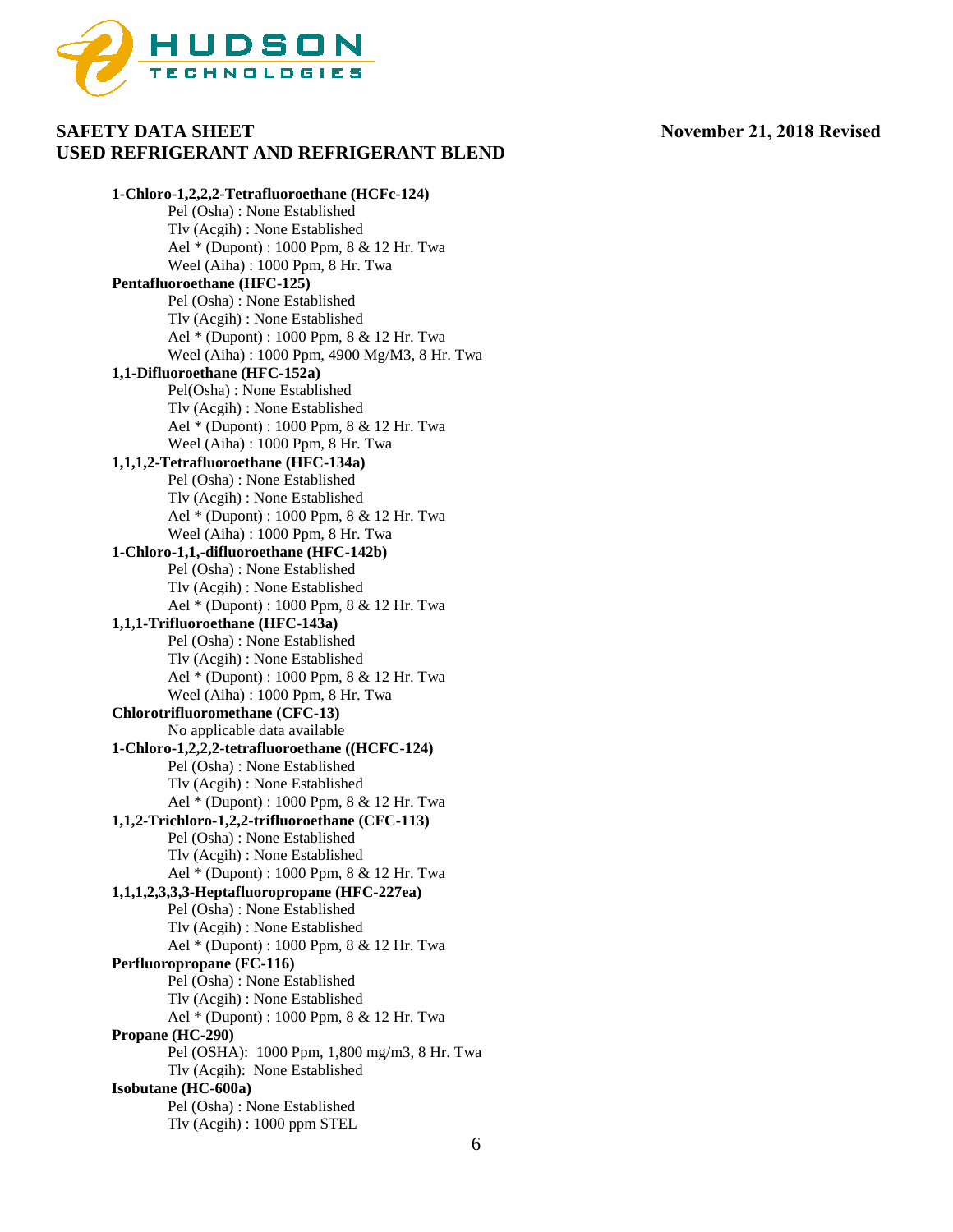

**N-Butane (HC-600)** Pel (Osha) : None Established Tlv (Acgih) : 1000 ppm STEL **Pentane (HC-601)** Pel (Osha)1,000 Ppm 2,950 Mg/M3, 8 Hr. Twa Tlv (Acgih) : Ceiling 1,000 Ppm, Twa Ael \* (Dupont) : 600 ppm, 8 & 12 Hr. Twa **2-Methylbutane (HC-601a** Pel (OSHA): None Established Tlv (Acgih), 1000 ppm Twa **Carbon Tetrafluoride (FC-14)** No applicable data available

#### **9. PHYSICAL AND CHEMICAL PROPERTIES**

| <b>PHYSICAL STATE:</b>                    | Gas at ambient temperatures                                                            |
|-------------------------------------------|----------------------------------------------------------------------------------------|
| <b>FORM</b>                               | Liquid, compressed gas, liquefied gas                                                  |
| <b>COLOR</b>                              | Clear, colorless, light yellow                                                         |
| <b>ODOR:</b>                              | Faint ethereal odor                                                                    |
| <b>SPECIFIC GRAVITY</b> (water $= 1.0$ ): | No applicable data available                                                           |
| <b>SOLUBILITY IN WATER (weight %):</b>    | No applicable data available                                                           |
| $pH$ :                                    | No applicable data available                                                           |
| <b>BOILING POINT:</b>                     | No applicable data available                                                           |
| <b>FREEZING POINT:</b>                    | No applicable data available                                                           |
| <b>VAPOR PRESSURE:</b>                    | No applicable data available                                                           |
| <b>VAPOR DENSITY</b> ( $air = 1.0$ ):     | No applicable data available                                                           |
| <b>EVAPORATION RATE:</b>                  | No applicable data available                                                           |
| <b>COMPARED TO:</b>                       | No applicable data available                                                           |
| % VOLATILES:                              | No applicable data available                                                           |
| <b>FLASH POINT:</b>                       | Pure refrigerants will not burn. However, oil contaminants will burn and concentration |
|                                           | may be high enough that the mixture will burn                                          |

### **10. STABILITY AND REACTIVITY**

**NORMALLY STABLE (CONDITIONS TO AVOID):** The product is stable.

Do not mix with oxygen or air above atmospheric pressure. Any source of high temperature, such as lighted cigarettes, flames, hot spots or welding may yield toxic and/or corrosive decomposition products.

**INCOMPATIBILITIES:** Incompatible with active metals, strong alkali or alkaline earth metals – potassium, calcium, powdered aluminum, magnesium and zinc.

**HAZARDOUS DECOMPOSITION PRODUCTS:** Thermal decomposition products include hydrogen fluoride, hydrogen chloride, carbon monoxide, carbon dioxide and chlorine, and possibly carbonyl halides. These materials are hazardous - toxic and irritating.

**HAZARDOUS POLYMERIZATION:** Will not occur.

#### **11. TOXICOLOGICAL INFORMATION**

#### **Trichlorofluoromethane (CFC-11)**

| Inhalation 4 h LC50 :    | $> 65680$ ppm, Rat    |
|--------------------------|-----------------------|
| Inhalation Low Observed: | $Doq -$               |
| Adverse Effect:          | Cardiac sensitization |
| Concentration (LOAEC)    |                       |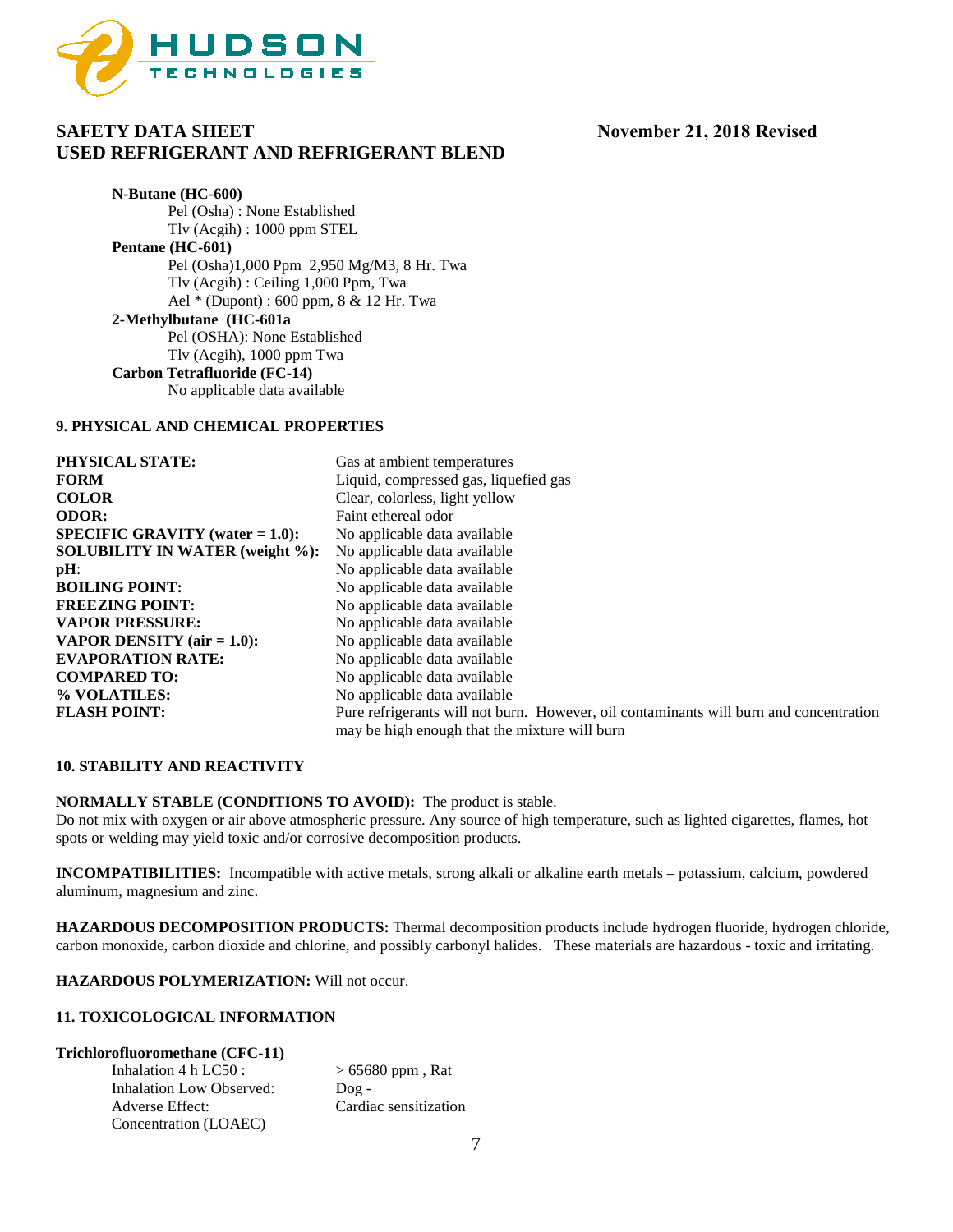

| Inhalation No observed:          | Dog                                                                                                 |
|----------------------------------|-----------------------------------------------------------------------------------------------------|
| adverse effect level             | Cardiac sensitization                                                                               |
| Dermal LD50:                     | $> 9,300$ mg/kg, Rabbit                                                                             |
| Oral LD50:                       | $> 11,000$ mg/kg, Rat                                                                               |
| Repeated dose toxicity:          | Ingestion: multiple species - 90 d                                                                  |
|                                  | $NOAEL:$ > 450 mg/kg                                                                                |
|                                  | No toxicologically significant effects were found.                                                  |
|                                  | Inhalation: multiple species - 28 d                                                                 |
|                                  | No toxicologically significant effects were found.<br>Not classifiable as a human carcinogen.       |
| Carcinogenicity:                 | Overall weight of evidence indicates that the substance is not                                      |
|                                  | carcinogenic.                                                                                       |
| Mutagenicity:                    | Animal testing did not show any mutagenic effects.                                                  |
|                                  | Tests on bacterial or mammalian cell cultures did not show mutagenic effects.                       |
| Dichlorodifluoromethane (CFC-12) |                                                                                                     |
| Inhalation 4 h LC50:             | 1200000 ppm, Rat - Central nervous system effects                                                   |
| Inhalation No observed:          | 25000 ppm, multiple species                                                                         |
| adverse effect level             | Cardiac sensitization                                                                               |
| Dermal:                          | no data available                                                                                   |
| Oral LD50:                       | $> 1,000$ mg/kg, Rat                                                                                |
| Skin irritation :                | No skin irritation, Guinea pig                                                                      |
| Eye irritation :                 | slight irritation, Rabbit                                                                           |
| Repeated dose toxicity:          | Inhalation: Rat - No toxicologically significant effects were found.                                |
|                                  | Oral: multiple species - No toxicologically significant effects were found.                         |
| Carcinogenicity:                 | Not classifiable as a human carcinogen.                                                             |
|                                  | Animal testing did not show any carcinogenic effects.                                               |
| Mutagenicity:                    | Tests on bacterial or mammalian cell cultures did not show mutagenic effects.                       |
|                                  | Animal testing did not show any mutagenic effects.                                                  |
| Teratogenicity:                  | Animal testing showed no developmental toxicity.                                                    |
| Chlorotrifluoromethane (CFC-13)  |                                                                                                     |
| Inhalation 4 h LC50:             | $>$ 425000 ppm, Rat- narcosis                                                                       |
| Inhalation:                      | Dog - Cardiac sensitization                                                                         |
| Dermal:                          | Not applicable                                                                                      |
| Oral:                            | Not applicable                                                                                      |
| Skin irritation:                 | No skin irritation, Not tested on animals                                                           |
|                                  | Not expected to cause skin irritation based on expert review of the properties of the<br>substance. |
| Eye irritation :                 | No eye irritation, Not tested on animals                                                            |
|                                  | Not expected to cause eye irritation based on expert review of the properties of the                |
|                                  | substance.                                                                                          |
| Skin sensitization:              | Not tested on animals                                                                               |
|                                  | Not expected to cause sensitization based on expert review of the properties of the                 |
|                                  | substance.                                                                                          |
| Repeated dose toxicity:          | Inhalation: Rat - No toxicologically significant effects were found.                                |
| Mutagenicity:                    | Did not cause genetic damage in cultured bacterial cells.                                           |
| Further information:             | Cardiac sensitization threshold limit: 3419222 mg/m3                                                |
| Carbon Tetrafluoride(FC-14)      |                                                                                                     |
| Inhalation:                      | Target Organs: Central nervous system depression                                                    |
| Chlorodifluoromethane (HCFC-22)  |                                                                                                     |
| Inhalation 4 h LC50:             | $> 150000$ ppm, Mouse                                                                               |
| <b>Inhalation Low Observed:</b>  | 50000 ppm, Dog                                                                                      |
| Adverse Effect                   | Cardiac sensitization                                                                               |
| Concentration (LOAEC) :          | 25000 ppm, Dog                                                                                      |
|                                  | 8                                                                                                   |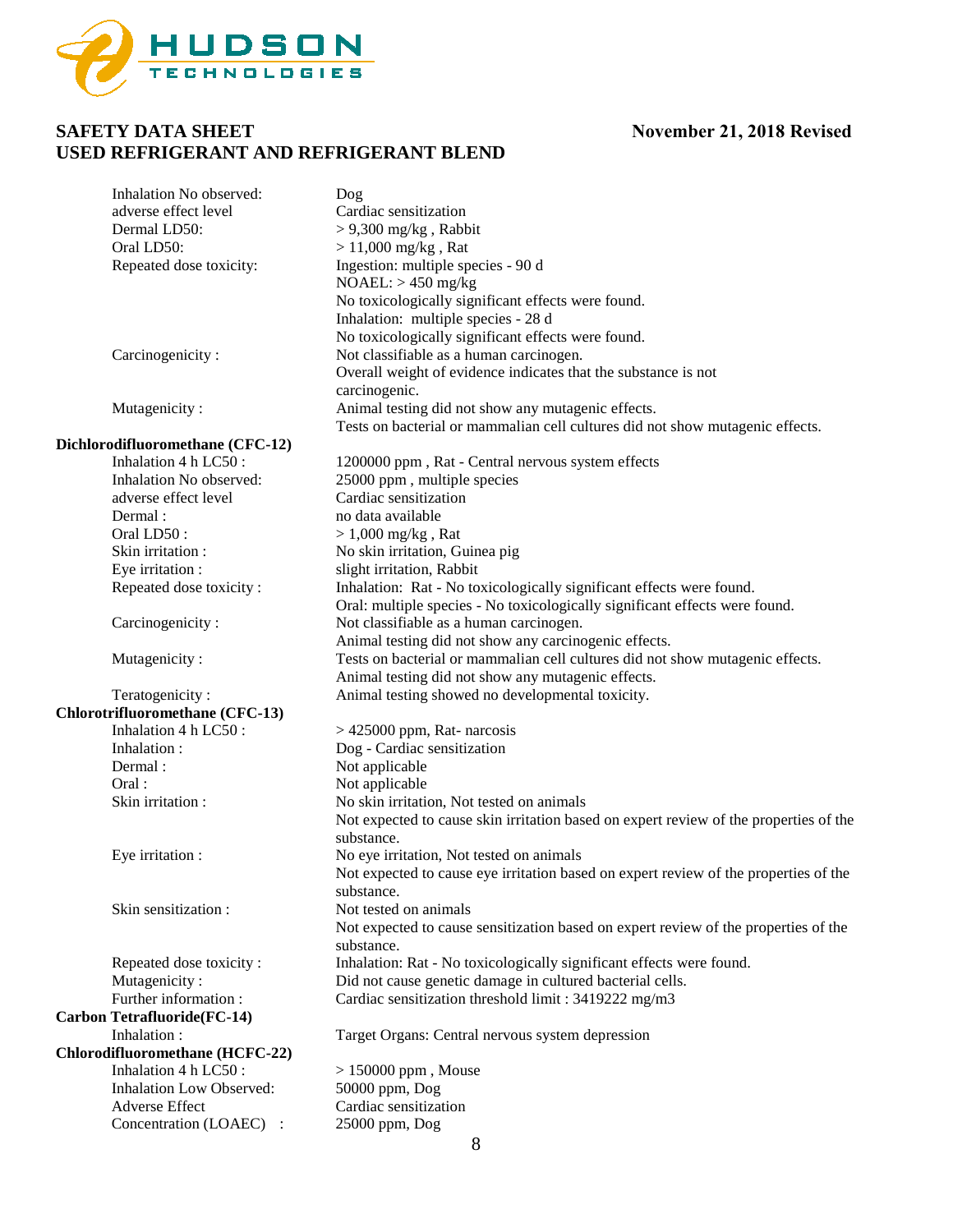

| Adverse Effect:                                          | Cardiac sensitization                                                                   |
|----------------------------------------------------------|-----------------------------------------------------------------------------------------|
| Skin or eye irritation :                                 | Not expected to cause skin irritation based on expert review of the properties of the   |
|                                                          | substance.                                                                              |
| Skin sensitization:                                      | Not expected to cause sensitization based on expert review of the properties of the     |
|                                                          | substance.                                                                              |
| Repeated dose toxicity:                                  | Inhalation: Mouse - gas                                                                 |
|                                                          | No toxicologically significant effects were found.                                      |
| Carcinogenicity:                                         | Not classifiable as a human carcinogen.                                                 |
|                                                          | Overall weight of evidence indicates that the substance is not                          |
|                                                          | carcinogenic.                                                                           |
| Mutagenicity:                                            | Animal testing did not show any mutagenic effects.                                      |
|                                                          | Experiments showed mutagenic effects in cultured bacterial cells.                       |
| Reproductive toxicity:                                   | No toxicity to reproduction                                                             |
| Teratogenicity:                                          | Animal testing showed effects on embryo-fetal development at levels equal to or above   |
|                                                          | those causing maternal toxicity.                                                        |
| Further information:                                     | Cardiac sensitization threshold limit: 175000 mg/m3                                     |
| Trifluoromethane (HFC-23)                                |                                                                                         |
| Inhalation 4 h LC50:                                     | $> 663000$ ppm, Rat                                                                     |
| <b>Inhalation Low Observed:</b>                          | $> 500000$ ppm, $Dog$                                                                   |
| <b>Adverse Effect</b>                                    | Cardiac sensitization                                                                   |
| Concentration (LOAEC)                                    |                                                                                         |
| Inhalation No Observed:                                  | 500000 ppm, Dog                                                                         |
| <b>Adverse Effect</b>                                    | Cardiac sensitization                                                                   |
| Concentration                                            |                                                                                         |
| Repeated dose toxicity:                                  | Inhalation: Rat- NOAEL: 28.634 mg/l                                                     |
|                                                          | No toxicologically significant effects were found.                                      |
| Mutagenicity:                                            | Animal testing did not show any mutagenic effects.                                      |
|                                                          | Evidence suggests this substance does not cause genetic damage in animals.              |
| Reproductive toxicity:                                   | No toxicity to reproduction                                                             |
|                                                          | Evidence suggests the substance is not a reproductive toxin in animals.                 |
| Teratogenicity:                                          | Animal testing showed no developmental toxicity.                                        |
| Further information:                                     | Cardiac sensitization threshold limit : > 172414 mg/m3                                  |
| Difluoromethane (HFC-32)                                 |                                                                                         |
| Inhalation 4 h LC50:                                     | $> 520000$ ppm, Rat                                                                     |
| Inhalation Low Observed:                                 | $>35000$ ppm, Dog                                                                       |
| Adverse Effect                                           | Cardiac sensitization                                                                   |
| Concentration (LOAEC)                                    |                                                                                         |
| Inhalation No Observed:                                  | $>35000$ ppm, Dog                                                                       |
| Adverse Effect                                           | Cardiac sensitization                                                                   |
| Skin or eye irritation :                                 | Not tested on animals - Not expected to cause skin irritation based on expert review of |
|                                                          | the properties of the substance.                                                        |
| Skin sensitization:                                      | Does not cause skin sensitization., Not tested on animals - Not expected to cause       |
|                                                          | sensitization based on expert review of the properties of the substance.                |
| There are no reports of human respiratory sensitization. |                                                                                         |
| Repeated dose toxicity:                                  | Inhalation: Rat - No toxicologically significant effects were found.                    |
| Mutagenicity:                                            | Animal testing did not show any mutagenic effects.                                      |
|                                                          | Tests on bacterial or mammalian cell cultures did not show mutagenic effects.           |
| Reproductive toxicity:                                   | No toxicity to reproduction                                                             |
|                                                          | Animal testing showed no reproductive toxicity.                                         |
|                                                          | Information given is based on data obtained from similar substances.                    |
| Teratogenicity:                                          | Animal testing showed no developmental toxicity.                                        |
| Further information:                                     | Cardiac sensitization threshold limit : > 735000 mg/m3                                  |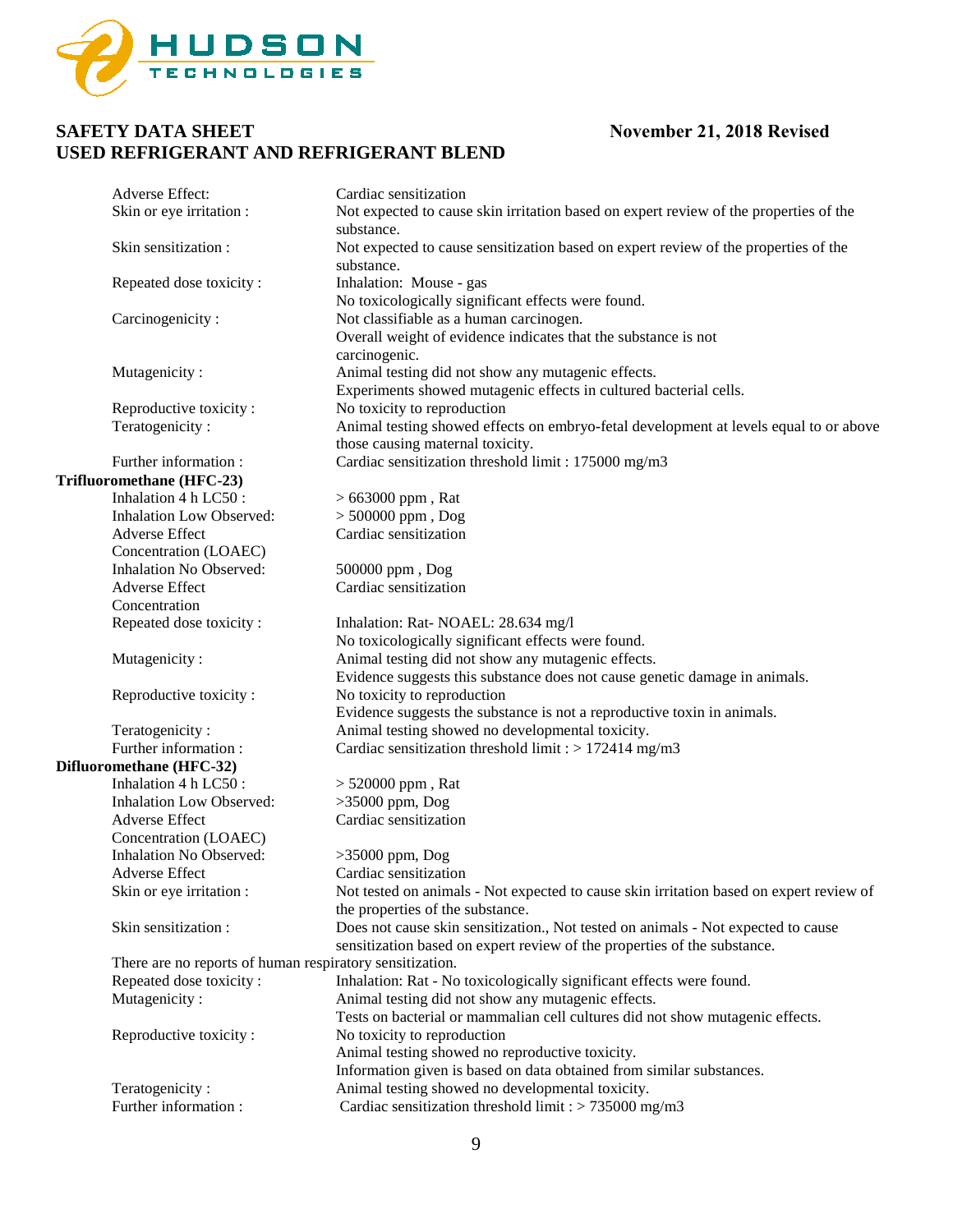

#### **1,1,2-Trichloro-1,2,2-trifluoroethane (CFC-113)**

| Inhalation 4 h:          | $521 \text{ mg/l}$ , Rat                                                       |
|--------------------------|--------------------------------------------------------------------------------|
|                          | Target Organs: Central nervous system                                          |
|                          | Central nervous system effects                                                 |
|                          | Breathing difficulties, Tremors, Hyperactivity                                 |
|                          | Convulsions, altered hematology                                                |
| Inhalation 4 h LC50 :    | 404 mg/l, Rat                                                                  |
|                          | Target Organs: Central nervous system                                          |
|                          | Central nervous system effects                                                 |
|                          | Liver effects, Kidney effects, lung effects                                    |
|                          | Altered respiratory rate, Anesthetic effects, Incoordination, Convulsions      |
| Inhalation:              | 5000 ppm, Dog                                                                  |
|                          | Cardiac sensitization                                                          |
| Dermal LD50:             | $> 11,000$ mg/kg, Rabbit                                                       |
| Oral LD50:               | 43,000 mg/kg, Rat                                                              |
|                          | Liver effects, Kidney effects, lung effects, Gastrointestinal effects          |
|                          | Lethargy, Altered respiratory rate, Fluid retention in lungs (pulmonary edema) |
| Skin or eye irritation : | slight irritation, Rabbit                                                      |
| Skin sensitization:      | Did not cause sensitization on laboratory animals., Guinea pig                 |
| Repeated dose toxicity:  | Dermal: Rabbit - Skin irritation, Kidney damage, Liver damage                  |
|                          | Oral: Rabbit - Increased mortality or reduced survival                         |
|                          | Inhalation: Rat - Weight loss, altered blood chemistry; lung effects           |
|                          | Inhalation: Human - No toxicologically significant effects were found.         |
| Carcinogenicity:         | Not classifiable as a human carcinogen.                                        |
| Mutagenicity:            | Animal testing did not show any mutagenic effects.                             |
|                          | Tests on mammalian cell cultures showed mutagenic effects.                     |
|                          | Did not cause genetic damage in cultured bacterial cells.                      |
| Reproductive toxicity:   | No toxicity to reproduction                                                    |
|                          | Animal testing showed no reproductive toxicity.                                |
| Teratogenicity:          | Animal testing showed no developmental toxicity.                               |
| Further information:     | Cardiac sensitization threshold limit: 38300 mg/m3                             |

### **1,2-Dichloro-1,1,2,2-tetrafluoroethane (CFC-114)**

Concentration (LOAEC)

| Inhalation $4 h A LC$ -:          | $> 424000$ ppm, Rat                                                         |
|-----------------------------------|-----------------------------------------------------------------------------|
| Approximate Lethal                | Target Organs: Central nervous system                                       |
| Concentration                     | Central nervous system depression                                           |
| Inhalation:                       | Cardiac sensitization                                                       |
| Repeated dose toxicity:           | Inhalation                                                                  |
|                                   | multiple species - No toxicologically significant effects were found.       |
|                                   | Oral: multiple species - No toxicologically significant effects were found. |
| Carcinogenicity:                  | Not classifiable as a human carcinogen.                                     |
|                                   | Animal testing did not show any carcinogenic effects.                       |
| Mutagenicity:                     | Animal testing did not show any mutagenic effects.                          |
|                                   | Did not cause genetic damage in cultured bacterial cells.                   |
| Reproductive toxicity:            | No toxicity to reproduction                                                 |
|                                   | Animal testing showed no reproductive toxicity.                             |
| Teratogenicity:                   | Animal testing showed no developmental toxicity.                            |
| Further information:              | Cardiac sensitization threshold limit: 175000 mg/m3                         |
| Chloropentafluoroethane (CFC-115) |                                                                             |
| Inhalation $4 h$ LC50 :           | $> 800000$ ppm, Rat                                                         |
| <b>Inhalation Low Observed:</b>   | 150000 ppm, Dog                                                             |
| <b>Adverse Effect</b>             | Cardiac sensitization                                                       |
|                                   |                                                                             |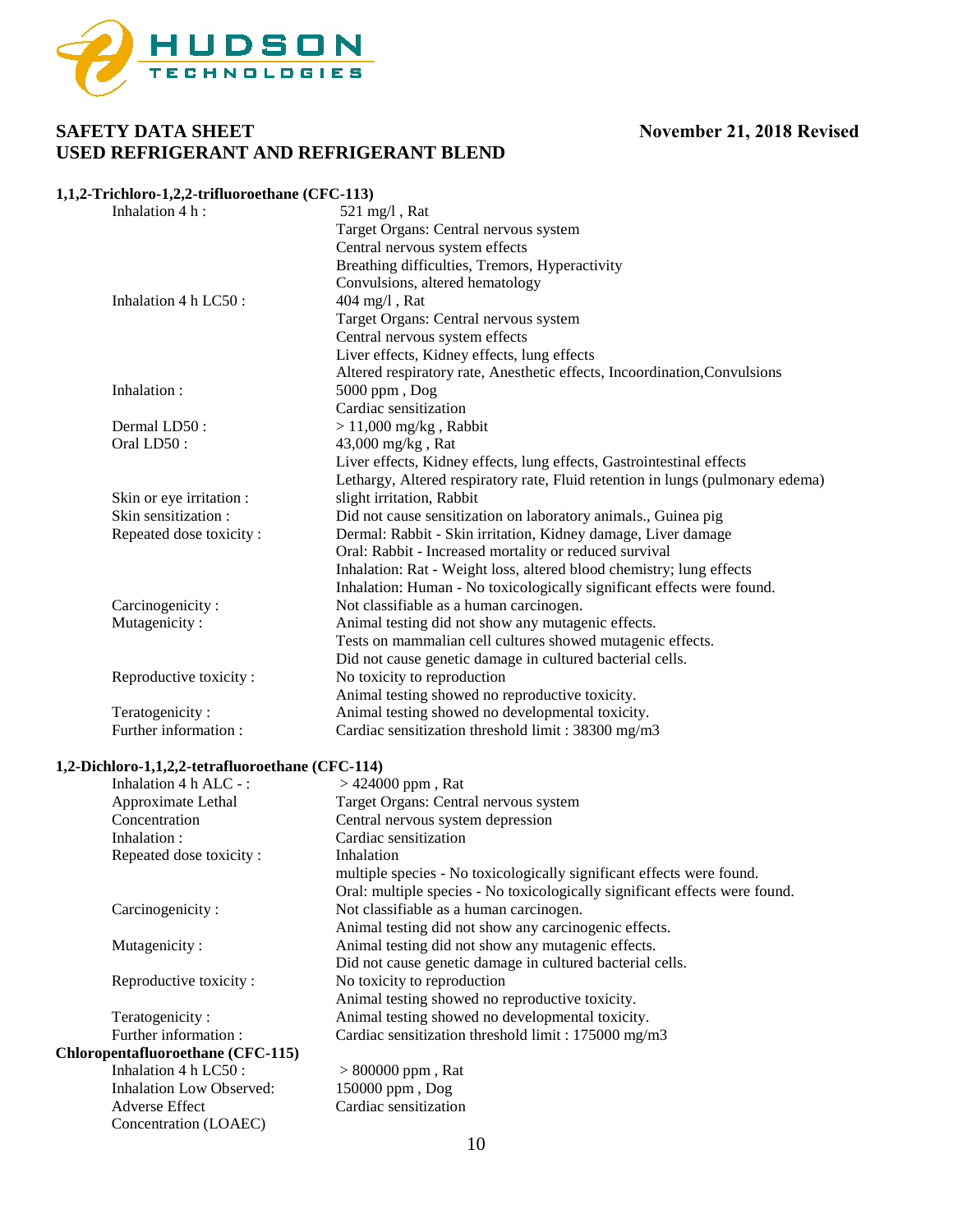

| Repeated dose toxicity:<br>Mutagenicity:                    | Inhalation: multiple species - gas. No toxicologically significant effects were found.<br>Did not cause genetic damage in cultured bacterial cells. |
|-------------------------------------------------------------|-----------------------------------------------------------------------------------------------------------------------------------------------------|
| Further information:                                        | Cardiac sensitization threshold limit : 947669 mg/m3                                                                                                |
| Perfluoroethane (FC-116)                                    |                                                                                                                                                     |
| Inhalation 4 h LC50:                                        | $> 500000$ ppm, Rat                                                                                                                                 |
| <b>Inhalation No Observed</b>                               | 200000 ppm, Dog                                                                                                                                     |
| Adverse Effect                                              | Cardiac sensitization                                                                                                                               |
| Concentration                                               |                                                                                                                                                     |
| Repeated dose toxicity:                                     | Inhalation: Rat - Method: OECD Test Guideline 412                                                                                                   |
|                                                             | No toxicologically significant effects were found.                                                                                                  |
| Mutagenicity:                                               | Animal testing did not show any mutagenic effects.                                                                                                  |
|                                                             | Tests on bacterial or mammalian cell cultures did not show mutagenic effects.                                                                       |
| Reproductive toxicity:                                      | No toxicity to reproduction. Animal testing showed no reproductive toxicity.                                                                        |
| Teratogenicity:                                             | Animal testing showed no developmental toxicity.                                                                                                    |
| Further information:                                        | Cardiac sensitization threshold limit : 1129943.5 mg/m3                                                                                             |
| 2,2-Dichloro-1,1,1-trifluoroethane (HCFC-123)               |                                                                                                                                                     |
| Inhalation:                                                 | Target Organs: Central nervous system Central nervous system effects                                                                                |
| <b>Inhalation Low Observed:</b>                             | 20000 ppm, Dog                                                                                                                                      |
| <b>Adverse Effect</b>                                       | Cardiac sensitization                                                                                                                               |
| Concentration (LOAEC)                                       |                                                                                                                                                     |
| <b>Inhalation No Observed:</b>                              | 10000 ppm, Dog                                                                                                                                      |
| Adverse Effect                                              | Cardiac sensitization                                                                                                                               |
| Concentration                                               |                                                                                                                                                     |
| Dermal LD50:                                                | $>$ 2,000 mg/kg, Rabbit                                                                                                                             |
| Dermal LD50:                                                | $>$ 2,000 mg/kg, Rat                                                                                                                                |
| Oral LD50:                                                  | 9,000 mg/kg, Rat - Respiratory effects, Abnormal posture                                                                                            |
| Skin or eye irritation :                                    | No skin or eye irritation, Rabbit. Not expected to cause skin irritation based on expert                                                            |
|                                                             | review of the properties of the substance.                                                                                                          |
| Skin sensitization:                                         | Does not cause skin sensitization., Guinea pig. Did not cause sensitization on laboratory                                                           |
|                                                             | animals. Not expected to cause sensitization based on expert review of the properties of                                                            |
|                                                             | the substance.                                                                                                                                      |
| Does not cause respiratory sensitization., multiple species |                                                                                                                                                     |
| Repeated dose toxicity:                                     | Inhalation: Rat – vapor. No toxicological effects warranting significant target organ                                                               |
|                                                             | toxicity classification were seen below the recommended guidance values for                                                                         |
|                                                             | classification.                                                                                                                                     |
| Carcinogenicity:                                            | Not classifiable as a human carcinogen.                                                                                                             |
|                                                             | The observed tumors do not appear to be relevant for men.                                                                                           |
| Mutagenicity:                                               | Animal testing did not show any mutagenic effects.                                                                                                  |
|                                                             | Did not cause genetic damage in cultured bacterial cells.                                                                                           |
| Reproductive toxicity:                                      | No toxicity to reproduction. Animal testing showed no reproductive toxicity.                                                                        |
|                                                             | No effects on or via lactation                                                                                                                      |
| Teratogenicity:                                             | Animal testing showed no developmental toxicity.                                                                                                    |
| Further information:                                        | Cardiac sensitization threshold limit: 124000 mg/m3                                                                                                 |
| 1-Chloro-1,2,2,2-tetrafluoroethane (HCFC-124)               |                                                                                                                                                     |
| Inhalation 4 h LC50:                                        | $>$ 230000 ppm, Rat                                                                                                                                 |
|                                                             | Anesthetic effects                                                                                                                                  |
|                                                             | Central nervous system effects                                                                                                                      |
| <b>Inhalation Low Observed:</b>                             | 25000 ppm, Dog                                                                                                                                      |
| Adverse Effect                                              | Cardiac sensitization                                                                                                                               |
| Concentration (LOAEC):                                      | 10000 ppm, Dog                                                                                                                                      |
| <b>Inhalation No Observed</b>                               | Cardiac sensitization                                                                                                                               |
| Adverse Effect                                              |                                                                                                                                                     |
| Concentration                                               |                                                                                                                                                     |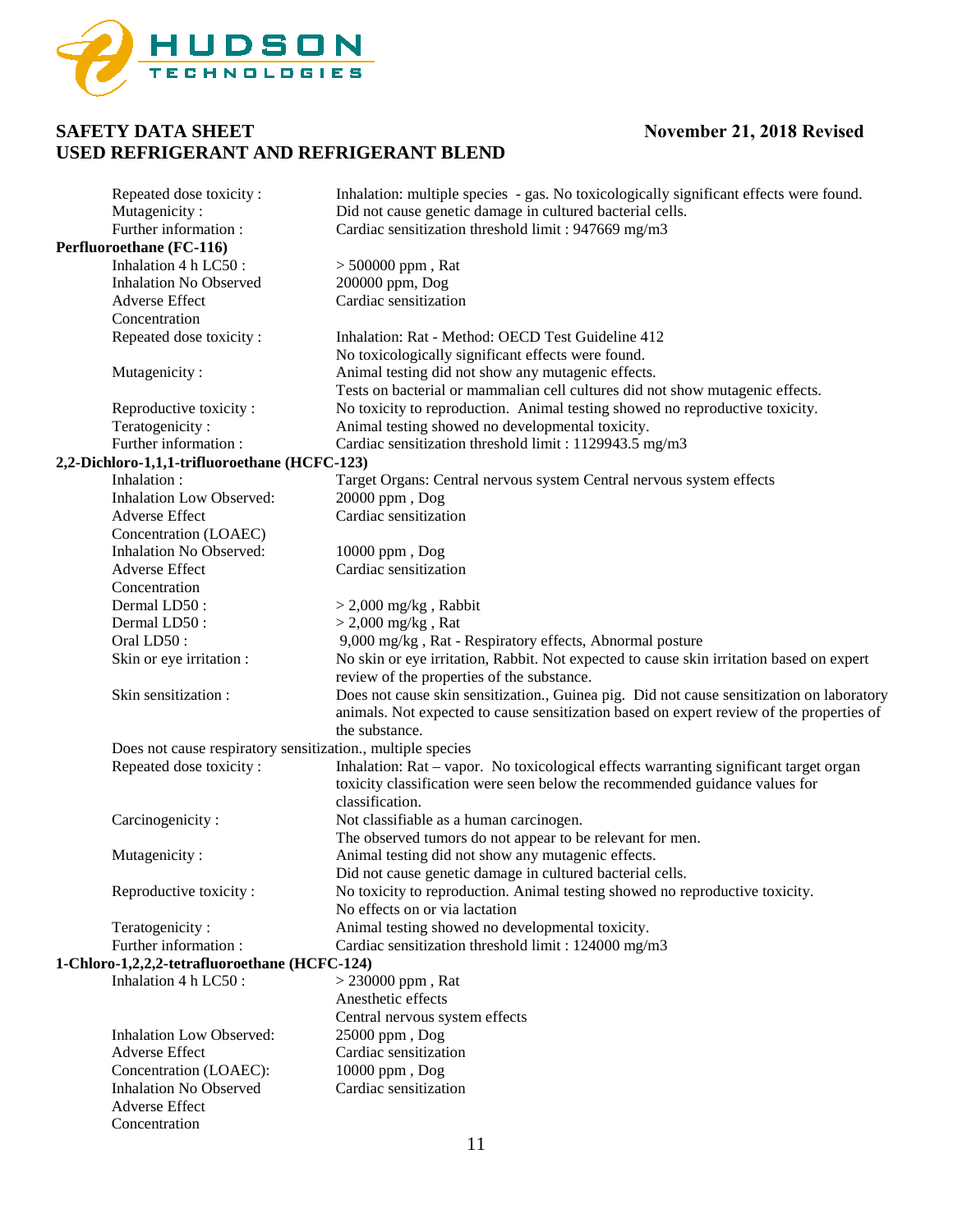

| Skin or eye irritation :                      | Not expected to cause skin irritation based on expert review of the properties of the<br>substance. |
|-----------------------------------------------|-----------------------------------------------------------------------------------------------------|
| Skin sensitization:                           | Not expected to cause sensitization based on expert review of the properties of the<br>substance.   |
|                                               | Does not cause respiratory sensitization. There are no reports of human respiratory sensitization.  |
| Repeated dose toxicity:                       | Inhalation: multiple species - No toxicologically significant effects were found.                   |
| Carcinogenicity:                              | Not classifiable as a human carcinogen.                                                             |
| Mutagenicity:                                 | Tests on bacterial or mammalian cell cultures did not show mutagenic effects. Animal                |
|                                               | testing did not show any mutagenic effects.                                                         |
| Teratogenicity:                               | Animal testing showed no developmental toxicity.                                                    |
| Further information:                          | Cardiac sensitization threshold limit : 140000 mg/m3                                                |
| Pentafluoroethane (HFC-125)                   |                                                                                                     |
| Inhalation 4 h LC50:                          | $> 800000$ ppm, Rat                                                                                 |
| Inhalation No Observed:                       | 75000 ppm, Dog                                                                                      |
| Adverse Effect                                | Cardiac sensitization                                                                               |
| Concentration                                 |                                                                                                     |
| <b>Inhalation Low Observed:</b>               | 100000 ppm, Dog                                                                                     |
| Adverse Effect                                | Cardiac sensitization                                                                               |
| Concentration (LOAEC)                         |                                                                                                     |
| Skin sensitization :                          | Does not cause respiratory sensitization., human                                                    |
| Repeated dose toxicity:                       | Inhalation: Rat – gas. No toxicologically significant effects were found.                           |
| Carcinogenicity:                              | Not classifiable as a human carcinogen. Overall weight of evidence indicates that the               |
|                                               | substance is not                                                                                    |
|                                               | carcinogenic.                                                                                       |
| Mutagenicity:                                 | Animal testing did not show any mutagenic effects. Evidence suggests this substance                 |
|                                               | does not cause genetic damage in cultured mammalian cells.                                          |
|                                               | Did not cause genetic damage in cultured bacterial cells.                                           |
| Reproductive toxicity:                        | No toxicity to reproduction. Animal testing showed no reproductive toxicity.                        |
| Teratogenicity:                               | Animal testing showed no developmental toxicity.                                                    |
| Further information:                          | Cardiac sensitization threshold limit : 490000 mg/m3                                                |
| 1,1,1,2-Tetrafluoroethane (HFC-134a)          |                                                                                                     |
| Inhalation 4 h LC50:                          | $> 567000$ ppm, Rat                                                                                 |
| Inhalation No Observed:                       | 40000 ppm, Dog                                                                                      |
| Adverse Effect                                | Cardiac sensitization                                                                               |
| Concentration                                 |                                                                                                     |
| <b>Inhalation Low Observed:</b>               | 80000 ppm, Dog                                                                                      |
| Adverse Effect                                | Cardiac sensitization                                                                               |
| Concentration (LOAEC)                         |                                                                                                     |
| Skin or eye irritation :                      | No skin or eye irritation, Rabbit                                                                   |
| Skin sensitization :                          | Does not cause skin sensitization., Guinea pig                                                      |
| Does not cause respiratory sensitization, Rat |                                                                                                     |
| Repeated dose toxicity:                       | Inhalation: Rat – gas NOAEL: 50000. No toxicologically significant effects were found.              |
| Carcinogenicity:                              | Not classifiable as a human carcinogen. Overall weight of evidence indicates that the               |
|                                               | substance is not carcinogenic.                                                                      |
| Mutagenicity:                                 | Animal testing did not show any mutagenic effects. Tests on bacterial or mammalian cell             |
|                                               | cultures did not show mutagenic effects.                                                            |
| Reproductive toxicity:                        | No toxicity to reproduction. No effects on or via lactation.                                        |
|                                               | Animal testing showed no reproductive toxicity.                                                     |
| Teratogenicity:                               | Animal testing showed no developmental toxicity.                                                    |
| Further information:                          | Cardiac sensitization threshold limit: 334000 mg/m3                                                 |
| 1-Chloro-1,1-difluoroethane (HCFC-142b)       |                                                                                                     |
| Inhalation 4 h LC50:                          | $>400000$ ppm, Rat                                                                                  |
| <b>Target Organs:</b>                         | Central nervous system, Narcosis, Lethargy                                                          |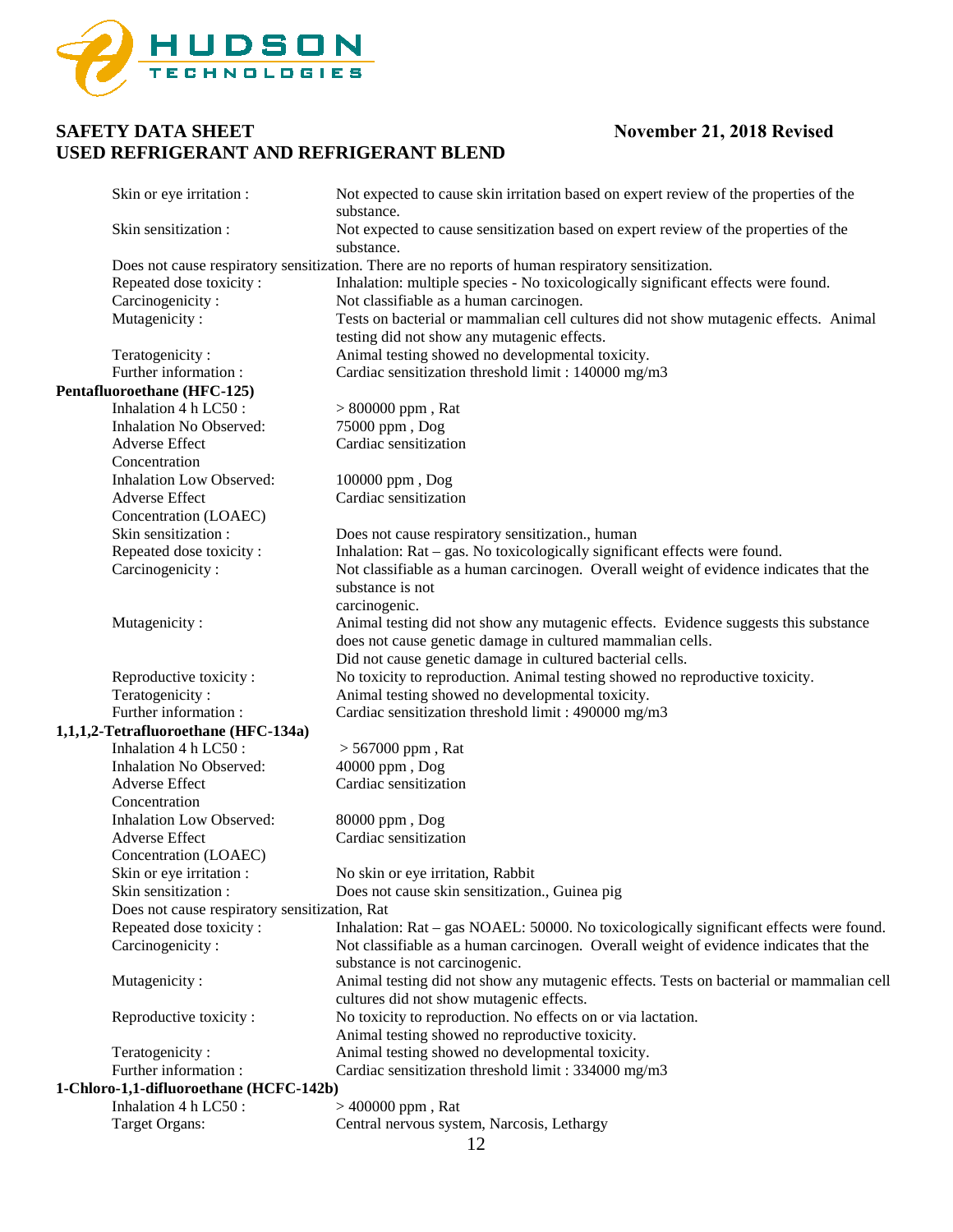

|                                                          |                                           | Labored breathing, lung effects, Kidney effects                                                                                                                                                                                                                  |
|----------------------------------------------------------|-------------------------------------------|------------------------------------------------------------------------------------------------------------------------------------------------------------------------------------------------------------------------------------------------------------------|
|                                                          | <b>Inhalation Low Observed:</b>           | 50000 ppm, Dog                                                                                                                                                                                                                                                   |
|                                                          | <b>Adverse Effect</b>                     | Cardiac sensitization                                                                                                                                                                                                                                            |
|                                                          | Concentration (LOAEC)                     |                                                                                                                                                                                                                                                                  |
|                                                          | Inhalation No Observed:                   | 25000 ppm, Dog                                                                                                                                                                                                                                                   |
|                                                          | Adverse Effect                            | Cardiac sensitization                                                                                                                                                                                                                                            |
|                                                          | Concentration                             |                                                                                                                                                                                                                                                                  |
|                                                          | Repeated dose toxicity:                   | Inhalation: multiple species - No toxicologically significant effects were found.                                                                                                                                                                                |
|                                                          | Carcinogenicity:                          | Not classifiable as a human carcinogen.                                                                                                                                                                                                                          |
|                                                          | Mutagenicity:                             | Animal testing did not show any mutagenic effects. Genetic damage in cultured<br>mammalian cells was observed in some laboratory tests but not in others. Genetic damage<br>in cultured bacterial cells was observed in some laboratory tests but not in others. |
|                                                          | Teratogenicity:                           | Animal testing showed no developmental toxicity.                                                                                                                                                                                                                 |
|                                                          | Further information:                      | Cardiac sensitization threshold limit: 205000 mg/m3                                                                                                                                                                                                              |
|                                                          | 1,1,1,3,3,3-Hexafluoropropane (HFC-236fa) |                                                                                                                                                                                                                                                                  |
|                                                          | Inhalation 4 h LC50 :                     | $> 457000$ ppm, Rat                                                                                                                                                                                                                                              |
|                                                          | Inhalation 4 h LC50 :                     | $> 189000$ ppm, Rat                                                                                                                                                                                                                                              |
|                                                          |                                           | Target Organs: Central nervous system                                                                                                                                                                                                                            |
|                                                          |                                           | Narcotic effects                                                                                                                                                                                                                                                 |
|                                                          |                                           | Central nervous system effects                                                                                                                                                                                                                                   |
|                                                          | <b>Inhalation Low Observed:</b>           | 150000 ppm, Dog                                                                                                                                                                                                                                                  |
|                                                          | Adverse Effect                            | Cardiac sensitization                                                                                                                                                                                                                                            |
|                                                          | Concentration (LOAEC)                     |                                                                                                                                                                                                                                                                  |
|                                                          | Inhalation No Observed :                  | 100000 ppm, Dog                                                                                                                                                                                                                                                  |
|                                                          | <b>Adverse Effect</b>                     | Cardiac sensitization                                                                                                                                                                                                                                            |
|                                                          | Concentration                             |                                                                                                                                                                                                                                                                  |
|                                                          | Skin ore eye irritation :                 | No skin or eye irritation, Not tested on animals                                                                                                                                                                                                                 |
|                                                          |                                           | Not expected to cause skin irritation based on expert review of the properties of the<br>substance.                                                                                                                                                              |
|                                                          | Skin sensitization:                       | Does not cause skin sensitization., Not tested on animals                                                                                                                                                                                                        |
|                                                          |                                           | Not expected to cause sensitization based on expert review of the properties of the<br>substance.                                                                                                                                                                |
| There are no reports of human respiratory sensitization. |                                           |                                                                                                                                                                                                                                                                  |
|                                                          | Repeated dose toxicity:                   | Inhalation: Rat – gas. No toxicologically significant effects were found.                                                                                                                                                                                        |
|                                                          | Mutagenicity:                             | Tests on bacterial or mammalian cell cultures did not show mutagenic effects. Animal<br>testing did not show any mutagenic effects.                                                                                                                              |
|                                                          | Reproductive toxicity:                    | No toxicity to reproduction Evidence suggests the substance is not a reproductive toxin in<br>animals.                                                                                                                                                           |
|                                                          | Teratogenicity:                           | Animal testing showed no developmental toxicity.                                                                                                                                                                                                                 |
|                                                          | Further information:                      | Cardiac sensitization threshold limit: 932751 mg/m3                                                                                                                                                                                                              |
|                                                          | 1,1,1-Trifluoroethane (HFC-143a)          |                                                                                                                                                                                                                                                                  |
|                                                          | Inhalation 4 h LC50:                      | $>591000$ ppm , Rat                                                                                                                                                                                                                                              |
|                                                          | <b>Inhalation No Observed:</b>            | 250000 ppm, Dog                                                                                                                                                                                                                                                  |
|                                                          | <b>Adverse Effect</b>                     | Cardiac sensitization                                                                                                                                                                                                                                            |
|                                                          | Concentration                             |                                                                                                                                                                                                                                                                  |
|                                                          | <b>Inhalation Low Observed:</b>           | 300000 ppm, Dog                                                                                                                                                                                                                                                  |
|                                                          | Adverse Effect                            | Cardiac sensitization                                                                                                                                                                                                                                            |
|                                                          | Concentration (LOAEC)                     |                                                                                                                                                                                                                                                                  |
|                                                          | Skin sensitization:                       | Does not cause respiratory sensitization., human                                                                                                                                                                                                                 |
|                                                          | Repeated dose toxicity:                   | Inhalation: Rat – gas NOAEL: > 40000, Method: OECD Test Guideline 413<br>No toxicologically significant effects were found.                                                                                                                                      |
|                                                          | Carcinogenicity:                          | Not classifiable as a human carcinogen.<br>Animal testing did not show any carcinogenic effects.                                                                                                                                                                 |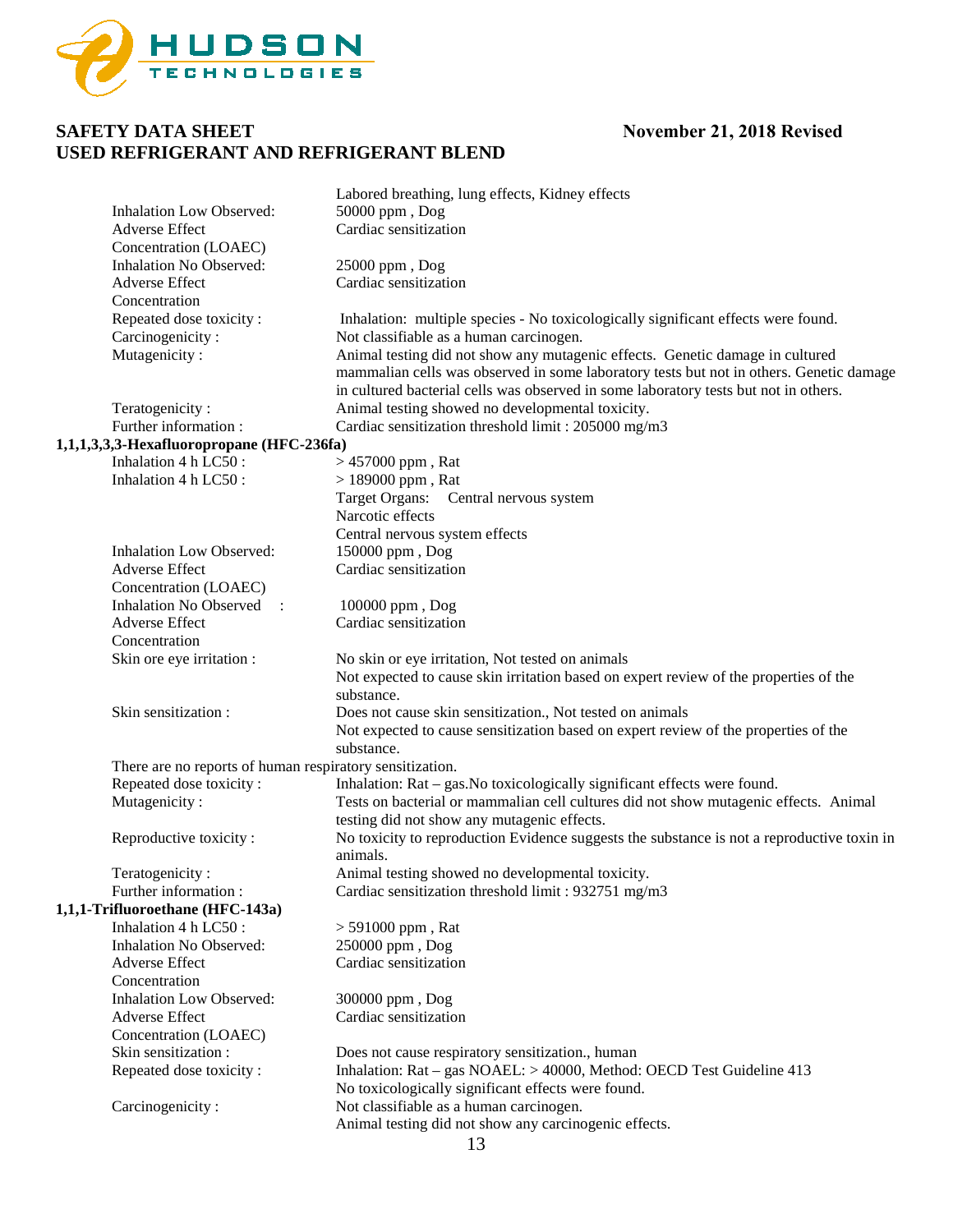

| Mutagenicity:                                | Animal testing did not show any mutagenic effects.                                                                                  |
|----------------------------------------------|-------------------------------------------------------------------------------------------------------------------------------------|
|                                              | Tests on bacterial or mammalian cell cultures did not show mutagenic effects.                                                       |
| Reproductive toxicity:                       | No toxicity to reproduction. No effects on or via lactation                                                                         |
|                                              | Animal testing showed no reproductive toxicity.                                                                                     |
| Teratogenicity:                              | Animal testing showed no developmental toxicity.                                                                                    |
| Further information:                         | Cardiac sensitization threshold limit: 862068.97 mg/m3                                                                              |
| 1,1-Difluoroethane (HFC-152a)                |                                                                                                                                     |
| Inhalation 4 h LC50:                         | $> 437500$ ppm, Rat                                                                                                                 |
| <b>Inhalation No Observed:</b>               | 50000 ppm, Dog                                                                                                                      |
| <b>Adverse Effect</b>                        | Cardiac sensitization                                                                                                               |
| Concentration                                |                                                                                                                                     |
| <b>Inhalation Low Observed:</b>              | 150000 ppm, Dog                                                                                                                     |
| <b>Adverse Effect</b>                        | Cardiac sensitization                                                                                                               |
| Concentration (LOAEC)                        |                                                                                                                                     |
| Skin sensitization :                         | Does not cause respiratory sensitization., Rat                                                                                      |
| Repeated dose toxicity:                      | Inhalation: Rat - NOAEL: 67.485 mg/l. No toxicologically significant effects were found.                                            |
| Carcinogenicity:                             | Not classifiable as a human carcinogen.                                                                                             |
|                                              | Animal testing did not show any carcinogenic effects.                                                                               |
| Mutagenicity:                                | Animal testing did not show any mutagenic effects.                                                                                  |
|                                              | Did not cause genetic damage in cultured bacterial cells.                                                                           |
|                                              | Tests on mammalian cell cultures showed mutagenic effects.                                                                          |
| Reproductive toxicity:                       | No toxicity to reproduction. Animal testing showed no reproductive toxicity.                                                        |
| Teratogenicity:                              | Animal testing showed no developmental toxicity.                                                                                    |
| Further information:                         | Cardiac sensitization threshold limit : 405000 mg/m3                                                                                |
| Perfluoropropane (FC-218)                    |                                                                                                                                     |
| Inhalation 4 h LC50:                         | 400000 ppm, Rat                                                                                                                     |
| Inhalation No Observed:                      | 300000 ppm, Dog                                                                                                                     |
| Adverse Effect                               | Cardiac sensitization                                                                                                               |
| Concentration                                |                                                                                                                                     |
| <b>Inhalation Low Observed:</b>              | 400000 ppm, Dog                                                                                                                     |
| <b>Adverse Effect</b>                        | Cardiac sensitization                                                                                                               |
| Concentration (LOAEC)                        |                                                                                                                                     |
| Mutagenicity:                                | Animal testing did not show any mutagenic effects.                                                                                  |
|                                              | Did not cause genetic damage in cultured bacterial cells.                                                                           |
| Further information:                         | Cardiac sensitization threshold limit: 3080000 mg/m3                                                                                |
| 1,1,1,2,3,3,3-Heptafluoropropane (HFC-227ea) |                                                                                                                                     |
| Inhalation 4 h LC50 :                        | $> 788696$ ppm, Rat                                                                                                                 |
|                                              | Central nervous system effects                                                                                                      |
|                                              | Respiratory effects                                                                                                                 |
| <b>Inhalation No Observed</b>                | 90000 ppm, Dog                                                                                                                      |
| <b>Adverse Effect</b>                        | Cardiac sensitization                                                                                                               |
| Concentration                                |                                                                                                                                     |
| <b>Inhalation Low Observed:</b>              | 105000 ppm, Dog                                                                                                                     |
| <b>Adverse Effect</b>                        | Cardiac sensitization                                                                                                               |
| Concentration (LOAEC)                        |                                                                                                                                     |
| Skin sensitization:                          | Does not cause respiratory sensitization., human                                                                                    |
| Repeated dose toxicity:                      | Inhalation: Rat – gas NOAEL: 731.69 mg/l. No toxicologically significant effects were<br>found.                                     |
| Carcinogenicity:                             | Not classifiable as a human carcinogen. Animal testing did not show any carcinogenic<br>effects.                                    |
| Mutagenicity:                                | Animal testing did not show any mutagenic effects.<br>Tests on bacterial or mammalian cell cultures did not show mutagenic effects. |
| Reproductive toxicity:                       | No toxicity to reproduction. Animal testing showed no reproductive toxicity.<br>$1\Lambda$                                          |
|                                              |                                                                                                                                     |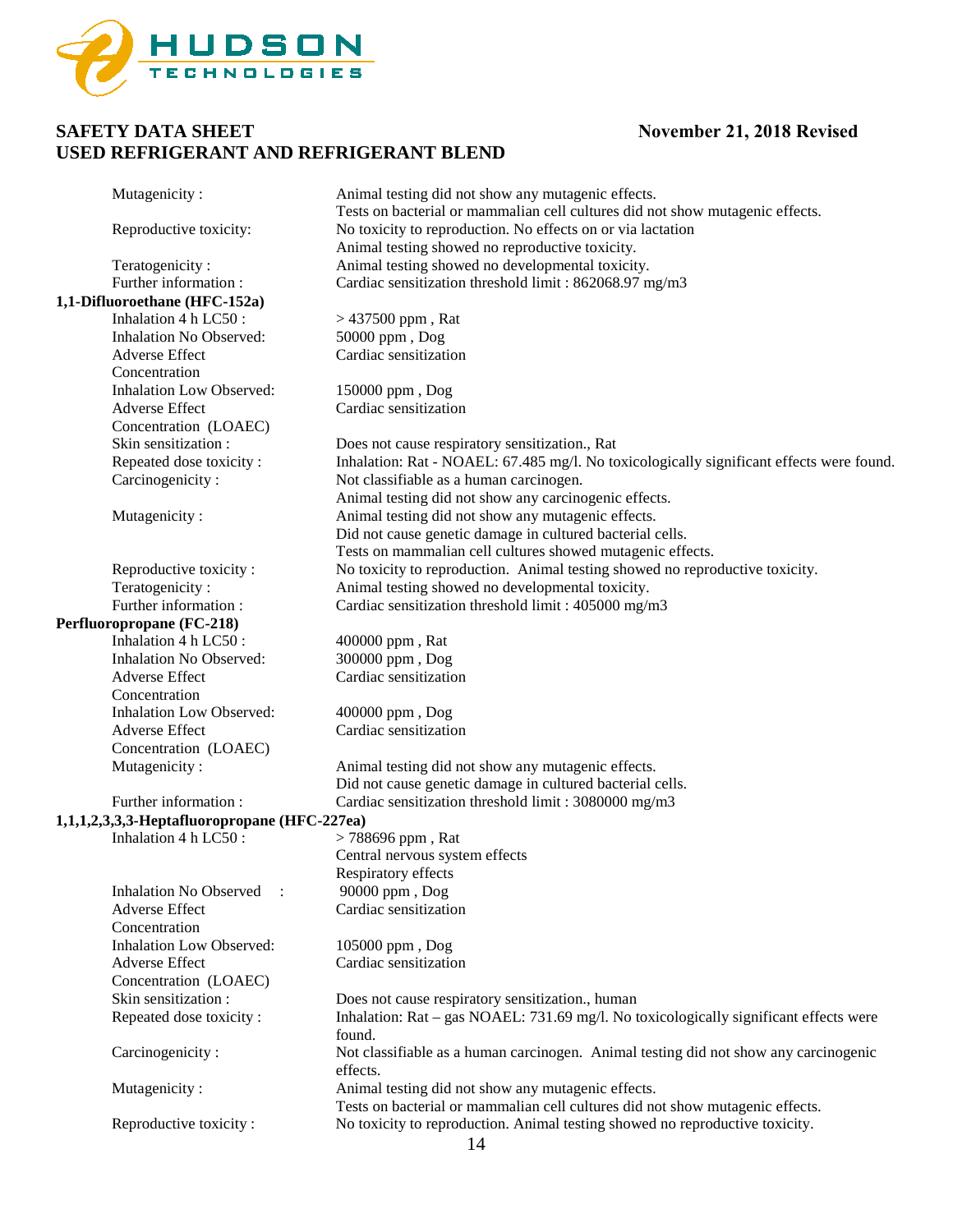

Teratogenicity : Animal testing showed no developmental toxicity. Further information : Cardiac sensitization threshold limit : 730190 mg/m3 **Propane (HC-290)**<br>Inhalation 4 h LC50 :  $>$  200000 ppm , Rat 100000 ppm , Dog Inhalation Low Observed: Adverse Effect Cardiac sensitization Concentration (LOAEC) Inhalation No Observed: 50000 ppm , Dog Adverse Effect Cardiac sensitization<br>
Concentration Dermal : Not applicable Concentration Dermal : Oral : Not applicable Skin or eye irritation :<br>
Skin sensitization :<br>
Not applicable<br>
Not applicable Skin sensitization : Repeated dose toxicity : Inhalation: Rat – gas. No toxicologically significant effects were found. Mutagenicity : Tests on bacterial or mammalian cell cultures did not show mutagenic effects. Animal testing did not show any mutagenic effects. Reproductive toxicity : No toxicity to reproduction. Animal testing showed no reproductive toxicity. Teratogenicity : <br>
Animal testing showed no developmental toxicity.<br>
Cardiac sensitization threshold limit : 180369 mg/n Cardiac sensitization threshold limit :  $180369$  mg/m3 **n-Butane (HC-600)** Inhalation 4 h LC50 : 277018 ppm, Rat Target Organs: Respiratory Tract, Central nervous system, Irritating to respiratory system. Dermal : Not applicable Oral : Not applicable Skin or eye irritation : No skin or eye irritation, Not tested on animals. Not expected to cause skin irritation based on expert review of the properties of the substance. Skin sensitization : Not tested on animals. There are no reports of human skin sensitization. Not expected to cause sensitization based on expert review of the properties of the substance. Repeated dose toxicity : Inhalation: multiple species - No toxicologically significant effects were found **Isobutane (HC-600a)** Inhalation 4 h LC50 : 276808 ppm, Rat The toxicological data has been taken from products of similar composition.<br> $> 31$  mg/l, Rat Inhalation  $4 h$  LC50 : Inhalation Low Observed: 50000 ppm , Dog Adverse Effect Cardiac sensitization Concentration (LOAEC) Inhalation No Observed: 25000 ppm , Dog Adverse Effect Cardiac sensitization Concentration Dermal : Not applicable Oral : Not applicable Skin or eye irritation : No skin or eye irritation, Not tested on animals. Not expected to cause skin irritation based on expert review of the properties of the substance. Skin sensitization : Not tested on animals. Not expected to cause sensitization based on expert review of the properties of the substance. Repeated dose toxicity : Inhalation: Rat - No toxicologically significant effects were found Mutagenicity : Tests on bacterial or mammalian cell cultures did not show mutagenic effects. Animal testing did not show any mutagenic effects. Reproductive toxicity : No toxicity to reproduction. Animal testing showed no reproductive toxicity. Teratogenicity : Animal testing showed no developmental toxicity. Further information : Cardiac sensitization threshold limit : 118.9 mg/m3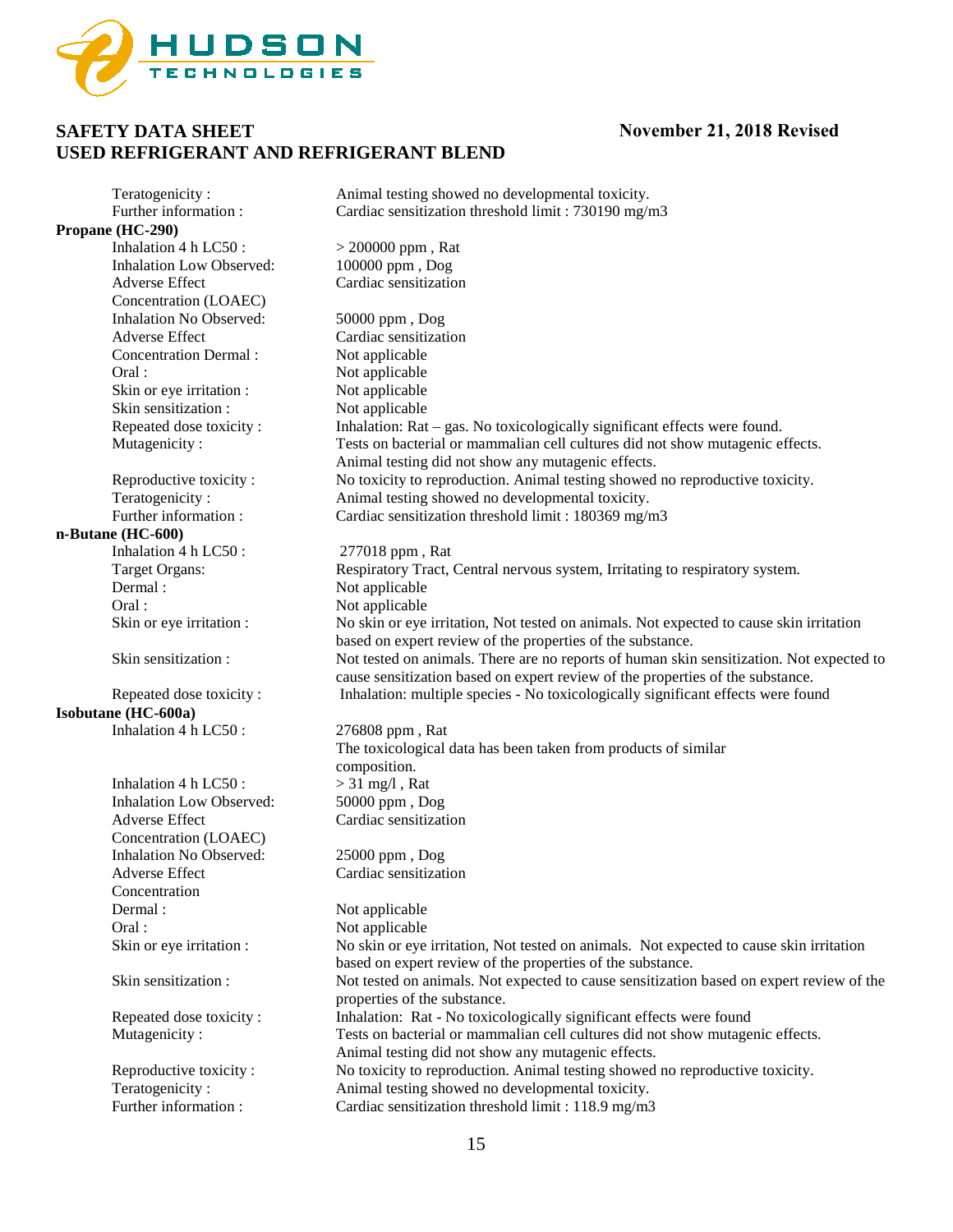

#### **Pentane(HC-601)**

Inhalation 4 h LC50 : 70000 ppm, Mouse

Inhalation 4 h LC50 :  $> 20$  mg/l, Rat Dermal :<br>
Oral LD50 :<br>  $> 2.000 \text{ mg/kg}$ 

**2-Methylbutane (HC-601a)** Inhalation 4 h LC50 :  $1,281.9 \text{ mg/l}$ , Rat

> Inhalation  $4 h$  LC50: Oral LD50 :  $> 2,000$  mg/kg, Rat

# **Alky Benzene**

#### **Polypropylene Glycol**

Inhalation 4 h LC50 :  $> 100$  mg/l, Rat

Irritating to respiratory system. narcosis  $>$  2,000 mg/kg, Rat Not applicable Skin irritation : Slight irritation, Rabbit Eye irritation : No eye irritation, Rabbit Skin sensitization : Animal test did not cause sensitization by skin contact., Guinea pig Repeated dose toxicity : Oral: Rat -No toxicologically significant effects were found. Inhalation: Rat - No toxicologically significant effects were found. Mutagenicity : Tests on bacterial or mammalian cell cultures did not show mutagenic effects. Animal testing did not show any mutagenic effects. Reproductive toxicity : No toxicity to reproduction. Animal testing showed no reproductive toxicity. Teratogenicity : Animal testing showed no developmental toxicity. Target Organs: Central nervous system Central nervous system depression narcosis<br>70000 ppm, Rat Skin irritation : Slight irritation, human Eye irritation : No eye irritation, Rabbit Skin sensitization : Did not cause sensitization on laboratory animals., Guinea pig Repeated dose toxicity : Inhalation: Rat - No toxicologically significant effects were found.<br>Mutagenicity : Tests on bacterial or mammalian cell cultures did not show mutage Tests on bacterial or mammalian cell cultures did not show mutagenic effects. Animal testing did not show any mutagenic effects. Reproductive toxicity : No toxicity to reproduction. Animal testing showed no reproductive toxicity.<br>Teratogenicity : Animal testing showed no developmental toxicity. Animal testing showed no developmental toxicity.  $>$  2,000 mg/kg, Rat Oral LD50 :  $> 5,000$  mg/kg, Rat Skin irritation : No skin irritation, Rabbit slight irritation Eye irritation : No eye irritation, Rabbit slight irritation Skin sensitization : Patch test on human volunteers did not demonstrate sensitization properties., human Repeated dose toxicity : Inhalation: Rat - No toxicologically significant effects were found. Dermal: Mouse - No toxicologically significant effects were found. Carcinogenicity : Not classifiable as a human carcinogen. Animal testing did not show any carcinogenic effects. Mutagenicity : Animal testing did not show any mutagenic effects. Tests on bacterial or mammalian cell cultures did not show mutagenic effects. Reproductive toxicity : No toxicity to reproduction.Animal testing showed no reproductive toxicity. Teratogenicity : Animal testing showed effects on embryo-fetal development at levels equal to or above those causing maternal toxicity.

Dermal LD50 :  $> 2,000$  mg/kg, Rat Oral LD50 : 300 - 2,000 mg/kg , Rat Skin irritation : Skin irritation, Rabbit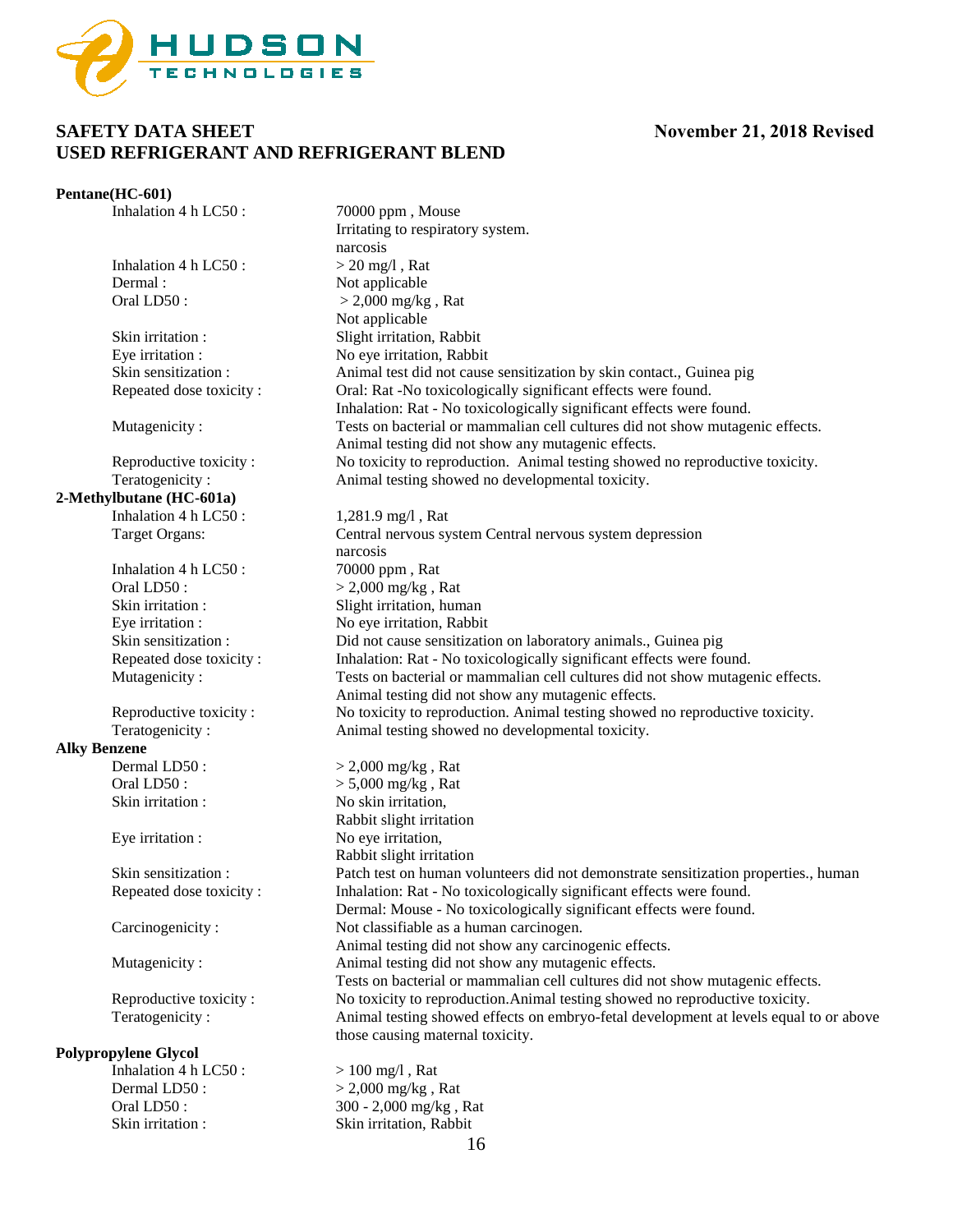

| Eye irritation :                          | Eye irritation, Rabbit                                                                     |
|-------------------------------------------|--------------------------------------------------------------------------------------------|
| Skin sensitization:                       | Does not cause skin sensitization., human                                                  |
|                                           | Patch test on human volunteers did not demonstrate s sensitization properties.             |
| Repeated dose toxicity:                   | Oral: Rat - No toxicologically significant effects were found.                             |
|                                           | Inhalation : Rat - No toxicologically significant effects were found.                      |
| Carcinogenicity:                          | Not classifiable as a human carcinogen.                                                    |
|                                           | Animal testing did not show any carcinogenic effects.                                      |
| Mutagenicity:                             | Tests on bacterial or mammalian cell cultures did not show mutagenic effects.              |
|                                           | Evidence suggests this substance does not cause genetic damage in animals.                 |
| Reproductive toxicity:                    | No toxicity to reproduction. No effects on or via lactation. Animal testing showed no      |
|                                           | reproductive toxicity.                                                                     |
| Teratogenicity:                           | Animal testing showed no developmental toxicity.                                           |
| <b>Polyalkylene Glycol</b>                |                                                                                            |
| Dermal LD50:                              | $>$ 2,000 mg/kg, Rabbit                                                                    |
| Oral LD50:                                | $> 5,000$ mg/kg, Rat                                                                       |
| Skin irritation :                         | No skin irritation,                                                                        |
|                                           | Rabbit-slight irritation                                                                   |
| Eye irritation :                          | No eye irritation, Rabbit                                                                  |
| Skin sensitization:                       | Does not cause skin sensitization., human.                                                 |
|                                           | Patch test on human volunteers did not demonstrate sensitization properties.               |
| Repeated dose toxicity:                   | Oral: Rat - No adverse effect has been observed in chronic toxicity tests.                 |
|                                           | Inhalation: Rat - lung effects, Reversible                                                 |
| Carcinogenicity:                          | Not classifiable as a human carcinogen.                                                    |
|                                           | Animal testing did not show any carcinogenic effects.                                      |
| Refined Mineral Oils (CAS NO. 64742-44-5) |                                                                                            |
| Inhalation 4 h LC50:                      | $> 5.53$ mg/l, Rat Dermal LD50 : $> 2,000$ mg/kg, Rat                                      |
| Oral LD50:                                | $> 5,000$ mg/kg, Rat                                                                       |
| Skin irritation :                         | No skin irritation,                                                                        |
|                                           | Rabbit- slight irritation                                                                  |
| Eye irritation :                          | No eye irritation,                                                                         |
|                                           | Rabbit slight irritation                                                                   |
| Skin sensitization:                       | Does not cause skin sensitization., animals (unspecified species)                          |
| Repeated dose toxicity:                   | Dermal: Rat - No toxicologically significant effects were found.                           |
|                                           | Inhalation: Rat - No toxicologically significant effects were found.                       |
| Carcinogenicity:                          | Not classifiable as a human carcinogen.                                                    |
|                                           | Animal testing did not show any carcinogenic effects.                                      |
| Mutagenicity:                             | Tests on bacterial or mammalian cell cultures did not show mutagenic effects.              |
|                                           | Evidence suggests this substance does not cause genetic damage in animals.                 |
|                                           | Reproductive toxicity: No toxicity to reproduction. Animal testing showed no               |
|                                           | reproductive toxicity.                                                                     |
| Teratogenicity:                           | Animal testing showed effects on embryo-fetal development at levels equal to or above      |
|                                           | those causing maternal toxicity.                                                           |
| Refined Mineral Oils (CAS NO. 64741-88-4) |                                                                                            |
| Inhalation 4 h LC50:                      | $>$ 5.0 mg/l, Rat., The toxicological data has been taken from products of similar         |
|                                           | composition.                                                                               |
| Dermal LD50:                              | $>$ 5,000 mg/kg, Rabbit. The toxicological data has been taken from products of similar    |
|                                           | composition.                                                                               |
| Oral LD50:                                | $>$ 5,000 mg/kg, Rat. The toxicological data has been taken from products of similar       |
|                                           | composition.                                                                               |
| Skin irritation:                          | No skin irritation, Rabbit. The toxicological data has been taken from products of similar |
|                                           | composition.                                                                               |
| Eye irritation :                          | No eye irritation, Rabbit. The toxicological data has been taken from products of similar  |
|                                           | composition.                                                                               |
|                                           | 1 <sub>7</sub>                                                                             |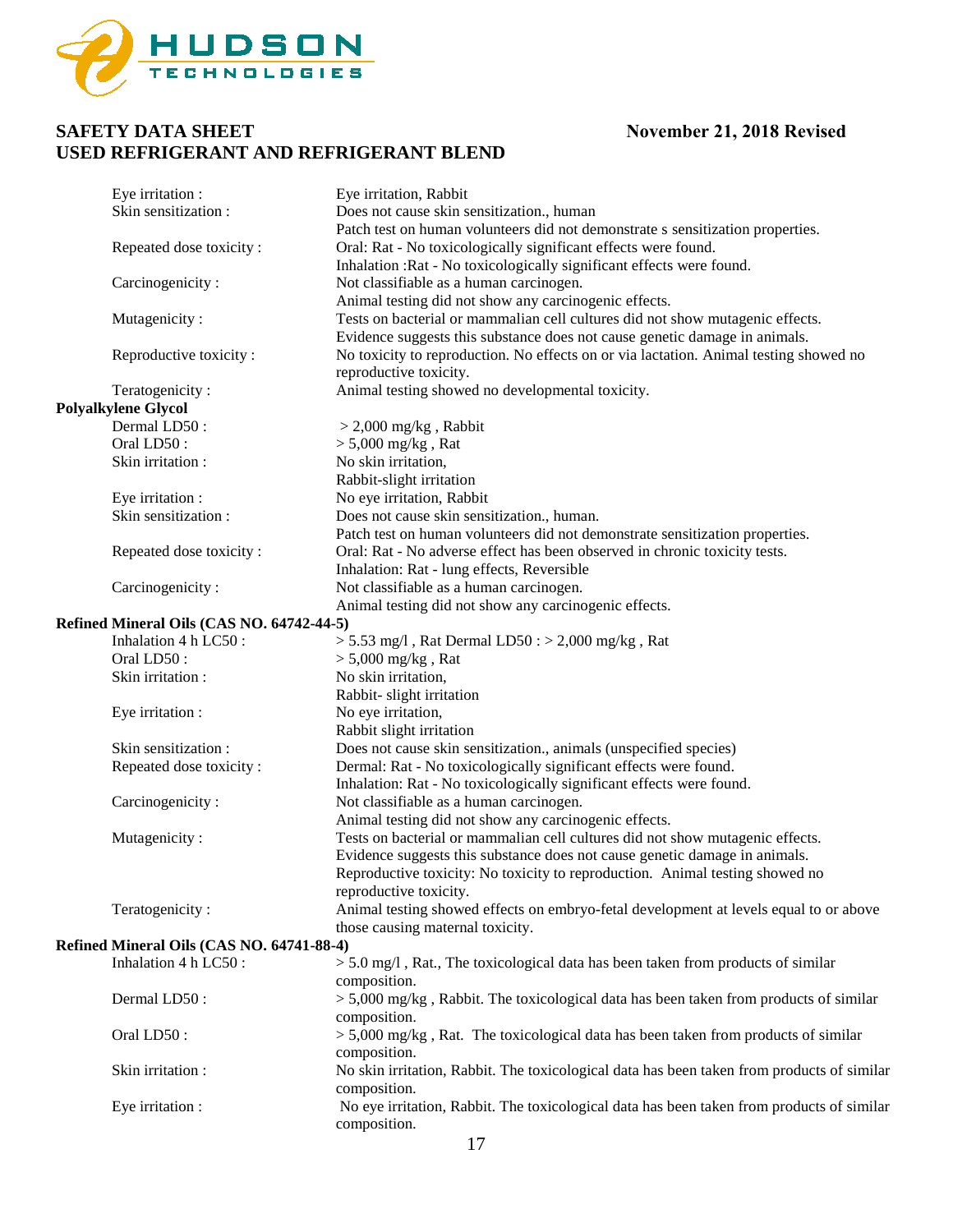

| Skin sensitization:     | Did not cause sensitization on laboratory animals., Guinea pig                                                               |
|-------------------------|------------------------------------------------------------------------------------------------------------------------------|
|                         | The toxicological data has been taken from products of similar                                                               |
|                         | composition.                                                                                                                 |
|                         | Does not cause respiratory sensitization., Not tested on animals. The toxicological data has been taken from products of     |
| similar composition.    |                                                                                                                              |
| Repeated dose toxicity: | Inhalation: Rat - No toxicologically significant effects were found., The toxicological                                      |
|                         | data has been taken from products of similar composition.                                                                    |
|                         | Dermal: Rabbit - No toxicologically significant effects were found., The toxicological                                       |
|                         | data has been taken from products of similar composition.                                                                    |
| Carcinogenicity:        | Not classifiable as a human carcinogen.                                                                                      |
|                         | Information given is based on data obtained from similar substances.                                                         |
| Mutagenicity:           | Tests on bacterial or mammalian cell cultures did not show mutagenic effects.                                                |
|                         | Animal testing did not show any mutagenic effects.                                                                           |
|                         | Information given is based on data obtained from similar substances.                                                         |
| Reproductive toxicity:  | No toxicity to reproduction. Animal testing showed no reproductive toxicity. The                                             |
|                         | toxicological data has been taken from products of similar composition.                                                      |
| Teratogenicity:         | Animal testing showed effects on embryo-fetal development at levels equal to or above                                        |
|                         | those causing maternal toxicity. Information given is based on data obtained from similar                                    |
|                         | substances.                                                                                                                  |
| Carcinogenicity         | The carcinogenicity classifications for this product and/or its ingredients have been                                        |
|                         | determined according to HazCom 2012, Appendix A.6. The classifications may differ                                            |
|                         | from those listed in the National Toxicology Program (NTP) Report on Carcinogens                                             |
|                         | (latest edition) or those found to be a potential carcinogen in the                                                          |
|                         | International Agency for Research on Cancer (IARC) Monographs (latest edition).                                              |
|                         | None of the components present in this material at concentrations equal to or greater than $0.1\%$ are listed by LARC NTP or |

None of the components present in this material at concentrations equal to or greater than 0.1% are listed by IARC, NTP, or OSHA, as a carcinogen.

### **12. ECOLOGICAL INFORMATION**

### Aquatic Toxicity

| Chlorodifluoromethane (HCFC-22)      |                                                                                                                                  |
|--------------------------------------|----------------------------------------------------------------------------------------------------------------------------------|
| 96 h LC50:                           | Zebra fish 777 mg/l                                                                                                              |
| 96 h EC50 :                          | Algae 250 mg/l                                                                                                                   |
| 48 h EC50:                           | Daphnia magna (Water flea) 433 mg/l                                                                                              |
| 1,1,1,2-Tetrafluoroethane (HFC-134a) |                                                                                                                                  |
| 96 h LC50:                           | Oncorhynchus mykiss (rainbow trout) 450 mg/l                                                                                     |
| 96 h ErC50 :                         | Algae 142 mg/l. Information given is based on data obtained from similar substances.                                             |
| 72 h NOEC :                          | Pseudokirchneriella subcapitata (green algae) 13.2 mg/l. Information given is based on<br>data obtained from similar substances. |
| 48 h EC50:                           | Daphnia magna (Water flea) 980 mg/l                                                                                              |
| Pentafluoroethane (HFC-125)          |                                                                                                                                  |
| 96 h LC50:                           | Oncorhynchus mykiss (rainbow trout) 450 mg/l. Information given is based on data<br>obtained from similar substances             |
| 96 h ErC50 :                         | Algae 142 mg/l. Information given is based on data obtained from similar substances.                                             |
| 72 h NOEC :                          | Pseudokirchneriella subcapitata (green algae) 13.2 mg/l. Information given is based on<br>data obtained from similar substances. |
| 48 h EC50:                           | Daphnia magna (Water flea) 980 mg/l. Information given is based on data obtained from<br>similar substances.                     |
| Difluoromethane (HFC-32)             |                                                                                                                                  |
| 96 h LC50:                           | Fish $1,507 \text{ mg/l}$                                                                                                        |
| 96 h EC50 :                          | Algae $142 \text{ mg/l}$                                                                                                         |
| 48 h EC50:                           | Daphnia (water flea) 652 mg/l                                                                                                    |
| $30d$ :                              | NOEC Fish (unspecified species) 65.8 mg/l                                                                                        |
|                                      |                                                                                                                                  |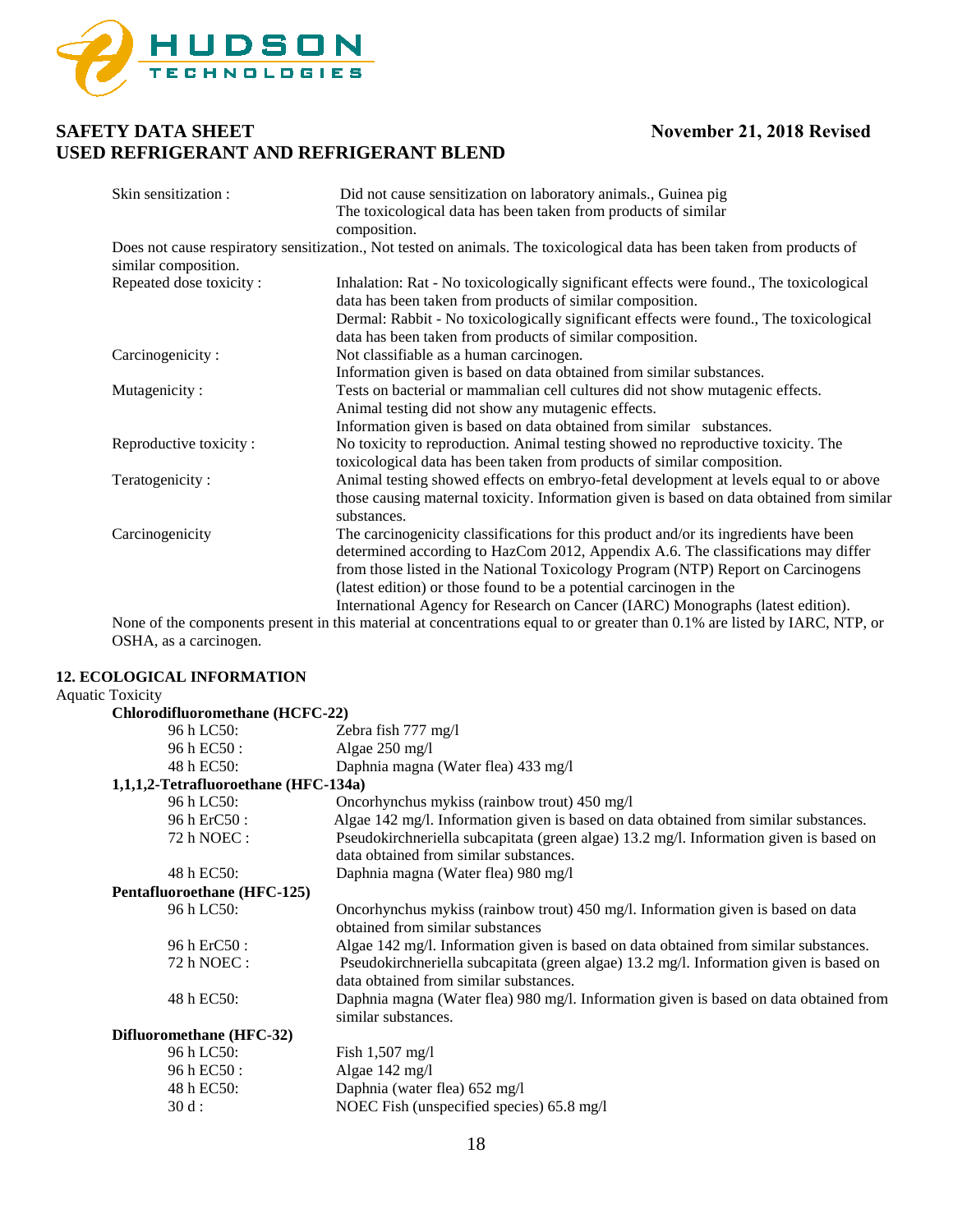

| Trifluoromethane (HFC-23)                        |                                                                                                              |  |
|--------------------------------------------------|--------------------------------------------------------------------------------------------------------------|--|
| 96 h LC50:                                       | Pimephales promelas (fathead minnow) 633.26 mg/l                                                             |  |
| 96 h EC50 :                                      | Algae 154.54 mg/l                                                                                            |  |
| 48 h EC50:                                       | Daphnia magna (Water flea) 323.05 mg/l                                                                       |  |
| 2,2-Dichloro-1,1,1-trifluoroethane (HCFC-123)    |                                                                                                              |  |
| 96 h LC50:                                       | Oncorhynchus mykiss (rainbow trout) 55.5 mg/l 96 h ErC50:                                                    |  |
|                                                  | Pseudokirchneriella subcapitata (green algae) 96.6 mg/l                                                      |  |
| 96 h EbC50 :                                     | Pseudokirchneriella subcapitata (green algae) 67.8 mg/l                                                      |  |
| 48 h EC50:                                       | Daphnia magna (Water flea) 17.3 mg/l                                                                         |  |
| 1-Chloro-1,1-difluoroethane (HCFC-142b)          |                                                                                                              |  |
| 96 h LC50:                                       | Oncorhynchus mykiss (rainbow trout) 36 mg/l                                                                  |  |
| 48 h EC50:                                       | Daphnia magna (Water flea) > 190 mg/l                                                                        |  |
|                                                  |                                                                                                              |  |
| 1,1,1,3,3,3-Hexafluoropropane (HFC-236fa)        |                                                                                                              |  |
| 96 h LC50:                                       | Zebra fish 292 mg/l                                                                                          |  |
| 96 h ErC50 :                                     | Pseudokirchneriella subcapitata (microalgae) > 186 mg/l 48 h EC50:                                           |  |
|                                                  | Daphnia magna (Water flea) 299 mg/l                                                                          |  |
| 1,1,1-Trifluoroethane (HFC-143a)                 |                                                                                                              |  |
| 96 h LC50:                                       | Oncorhynchus mykiss (rainbow trout) $> 40$ mg/l OECD Test Guideline 203                                      |  |
| 96 h ErC50 :                                     | Pseudokirchneriella subcapitata (green algae) > 44 mg/l OECD Test Guideline 201                              |  |
| 48 h EC50:                                       | Daphnia magna (Water flea) 300 mg/l OECD Test Guideline 202                                                  |  |
| 1,1,1,2,3,3,3-Heptafluoropropane (HFC-227ea)     |                                                                                                              |  |
|                                                  |                                                                                                              |  |
| 96 h LC50:                                       | Danio rerio (zebra fish) $> 200$ mg/l OECD Test Guideline 203. Information given is                          |  |
|                                                  | based on data obtained from similar substances.                                                              |  |
| 72 h ErC50:                                      | Pseudokirchneriella subcapitata (green algae) > 114 mg/l OECD Test Guideline 201.                            |  |
|                                                  | Information given is based on data obtained from similar substances.                                         |  |
| 72 h NOEC:                                       | Pseudokirchneriella subcapitata (green algae) 13.2 mg/l OECD Test Guideline 201.                             |  |
|                                                  | Information given is based on data obtained from similar substances.                                         |  |
| 48 h EC50:                                       | Daphnia magna (Water flea) > 200 mg/l OECD Test Guideline 202. Information given is                          |  |
|                                                  | based on data obtained from similar substances.                                                              |  |
| 1,1-Difluoroethane (HFC-152a)                    |                                                                                                              |  |
| 96 h LC50:                                       | Fish 295.78 mg/l 96 h EC50 : Algae 47.76 mg/l                                                                |  |
| 48 h EC50:                                       | Daphnia (water flea) 146.7 mg/l                                                                              |  |
| Perfluoropropane (FC-218)                        |                                                                                                              |  |
|                                                  | This product has no known ecotoxicological effects.                                                          |  |
|                                                  | This product has no known ecotoxicological effects.                                                          |  |
|                                                  | This product has no known ecotoxicological effects.                                                          |  |
|                                                  | NOEC Fish (unspecified species) - Due to its physical properties, there is no potential for adverse effects. |  |
|                                                  | NOEC Daphnia (water flea) - Due to its physical properties, there is no potential for adverse effects.       |  |
| Trichlorofluoromethane (CFC-11)                  |                                                                                                              |  |
| 96 h LC50:                                       | Oncorhynchus mykiss (rainbow trout) 190 mg/l                                                                 |  |
| 48 h EC50:                                       | Daphnia magna (Water flea) 130 mg/l                                                                          |  |
| Dichlorodifluoromethane (CFC-12)                 |                                                                                                              |  |
| 48 h LC50:                                       | Oryzias latipes (Orange-red killifish) 67 mg/l                                                               |  |
| 48 h EC50:                                       | Daphnia magna (Water flea) 95 mg/l                                                                           |  |
| 1,1,2-Trichloro-1,2,2-trifluoroethane (CFC-113)  |                                                                                                              |  |
| 96 h LC50:                                       | Oncorhynchus mykiss (rainbow trout) 7.4 mg/l                                                                 |  |
| 96 h LC50:                                       | Pimephales promelas (fathead minnow) $> 1,000$ mg/l                                                          |  |
| 96 h EC50:                                       | Algae 8.75 mg/l                                                                                              |  |
| 48 h EC50:                                       | Daphnia magna (Water flea) 71 mg/l                                                                           |  |
| 1,2-Dichloro-1,1,2,2-tetrafluoroethane (CFC-114) |                                                                                                              |  |
| 96 h LC50:                                       | Fish 21.5 mg/l                                                                                               |  |
| 96 h EC50:                                       | Algae 16 mg/l                                                                                                |  |
|                                                  |                                                                                                              |  |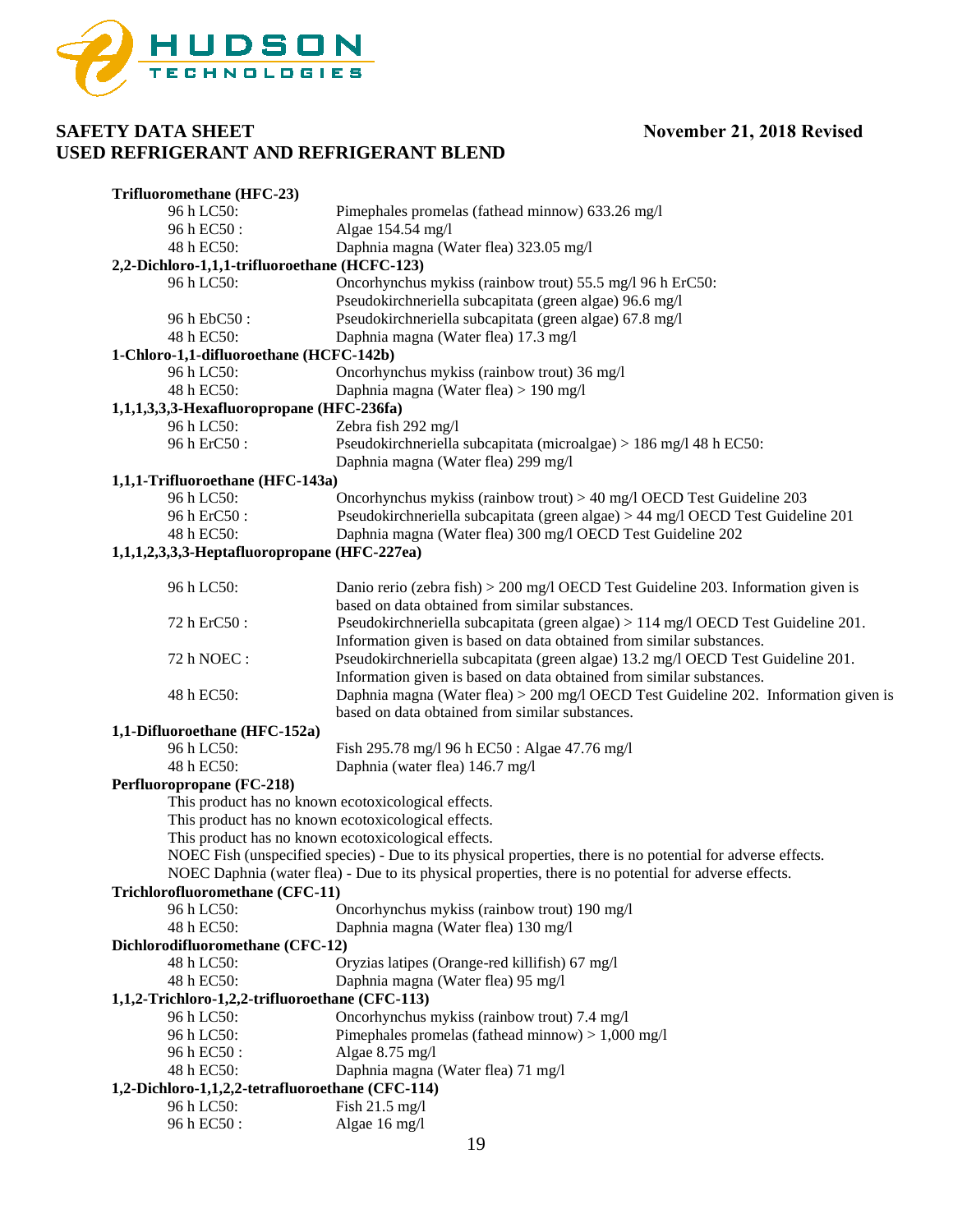

|                                         | 48 h EC50: Daphnia (water flea) 24.4 mg/l Chloropentafluoroethane (CFC-115)                                                                                     |
|-----------------------------------------|-----------------------------------------------------------------------------------------------------------------------------------------------------------------|
|                                         | No acute toxicity effects at concentrations up to the limit of aqueous solubility                                                                               |
|                                         | No acute toxicity effects at concentrations up to the limit of aqueous solubility                                                                               |
| Perfluoroethane (FC-116)                |                                                                                                                                                                 |
| 96 h LC50:                              | Pimephales promelas (fathead minnow) 82.3 mg/l                                                                                                                  |
| 96 h EC50 :                             | Algae 37.5 mg/l                                                                                                                                                 |
| 48 h EC50:                              | Daphnia magna (Water flea) 47.4 mg/l                                                                                                                            |
| Propane(HC-290)                         |                                                                                                                                                                 |
| 96 h LC50 :                             | Fish 24.11 mg/l 72 h EC50 : Algae 7.71 mg/l                                                                                                                     |
| 48 h EC50:                              | Daphnia (water flea) 14.22 mg/l                                                                                                                                 |
| n-Butane (HC-600)                       |                                                                                                                                                                 |
| 96 h LC50:                              | Fish (unspecified species) $> 1,000$ mg/l                                                                                                                       |
| Pentane(HC-601)                         |                                                                                                                                                                 |
| 96 h LC50:                              |                                                                                                                                                                 |
|                                         | Oncorhynchus mykiss (rainbow trout) 4.26 mg/l                                                                                                                   |
| 72 h ErC50 :                            | Scenedesmus capricornutum (fresh water algae) 10.7 mg/l                                                                                                         |
| 72 h EbC50:                             | Scenedesmus capricornutum (fresh water algae) 7.51 mg/l                                                                                                         |
| 48 h EC50:                              | Daphnia magna (Water flea) 2.7 mg/l                                                                                                                             |
| 28 d:                                   | NOEC Oncorhynchus mykiss (rainbow trout) 6.165 mg/l                                                                                                             |
| $21d$ :                                 | NOEC Daphnia magna (Water flea) 10.76 mg/l                                                                                                                      |
| Isobutane (HC-600a)                     |                                                                                                                                                                 |
| 96 h LC50:                              | Fish 24.11 mg/l                                                                                                                                                 |
| 72 h EC50 :                             | Algae 7.71 mg/l                                                                                                                                                 |
| 48 h EC50:                              | Daphnia (water flea) 14.22 mg/l 2-Methylbutane (HC-601a)                                                                                                        |
| 96 h LC50:                              | Oncorhynchus mykiss (rainbow trout) 4.26 mg/l                                                                                                                   |
| 72 h ErC50 :                            | Pseudokirchneriella subcapitata (green algae) 25.12 mg/l                                                                                                        |
| 72 h ErC50 :                            | Scenedesmus capricornutum (fresh water algae) 10.7 mg/l                                                                                                         |
| 72 h EbC50:                             | Scenedesmus capricornutum (fresh water algae) 7.51 mg/l                                                                                                         |
| 48 h EC50:                              | Daphnia magna (Water flea) 2.3 mg/l                                                                                                                             |
| 28 d:                                   | NOEC Oncorhynchus mykiss (rainbow trout) 7.6 mg/l                                                                                                               |
| $21 d$ :                                | NOEC Daphnia magna (Water flea) 13.29 mg/l                                                                                                                      |
| <b>Alkyl Benzene</b>                    |                                                                                                                                                                 |
| 96 h LC50:                              | Lepomis macrochirus (Bluegill sunfish) $> 1,000$ mg/l. Aquatic toxicity is unlikely due to<br>low solubility.                                                   |
| 96 h LC50:                              | Pimephales promelas (fathead minnow) $> 1,000$ mg/l. Aquatic toxicity is unlikely due to<br>low solubility.                                                     |
| 96 h:                                   | Selenastrum capricornutum (green algae). Aquatic toxicity is unlikely due to low<br>solubility.                                                                 |
| 48 h EC50:                              | Daphnia magna (Water flea) OECD Test Guideline 202. Aquatic toxicity is unlikely due<br>to low solubility.                                                      |
| <b>Polypropylene Glycol</b>             |                                                                                                                                                                 |
| 96 h LC50:                              | Danio rerio (zebra fish) 104 mg/l OECD Test Guideline 203                                                                                                       |
| 72 h ErC50 :                            | Pseudokirchneriella subcapitata (green algae) 333 mg/l OECD Test Guideline 201                                                                                  |
| 72 h EbC50 :                            | Pseudokirchneriella subcapitata (green algae) 112 mg/l OECD Test Guideline 201                                                                                  |
| 48 h EC50:                              | Daphnia magna (Water flea) > 100 mg/l OECD Test Guideline 202                                                                                                   |
| Refined Mineral Oils (CAS # 64742-44-5) |                                                                                                                                                                 |
| 96 h LC50:                              | Pimephales promelas (fathead minnow) $> 100$ mg/l                                                                                                               |
| 48 h EC50:                              | Daphnia magna (Water flea) > 10,000 mg/l                                                                                                                        |
| 21 d : NOEC                             | Daphnia magna (Water flea) 1,000 mg/l                                                                                                                           |
| Refined Mineral Oils (CAS # 64741-88-4) |                                                                                                                                                                 |
| 96 h LC50:                              |                                                                                                                                                                 |
|                                         | Pimephales promelas (fathead minnow) $> 100$ mg/l OECD Test Guideline 203                                                                                       |
| 72 h NOEC:                              | The toxicological data has been taken from products of similar composition.<br>Pseudokirchneriella subcapitata (green algae) > 100 mg/l OECD Test Guideline 201 |
|                                         | The toxicological data has been taken from products of similar composition.                                                                                     |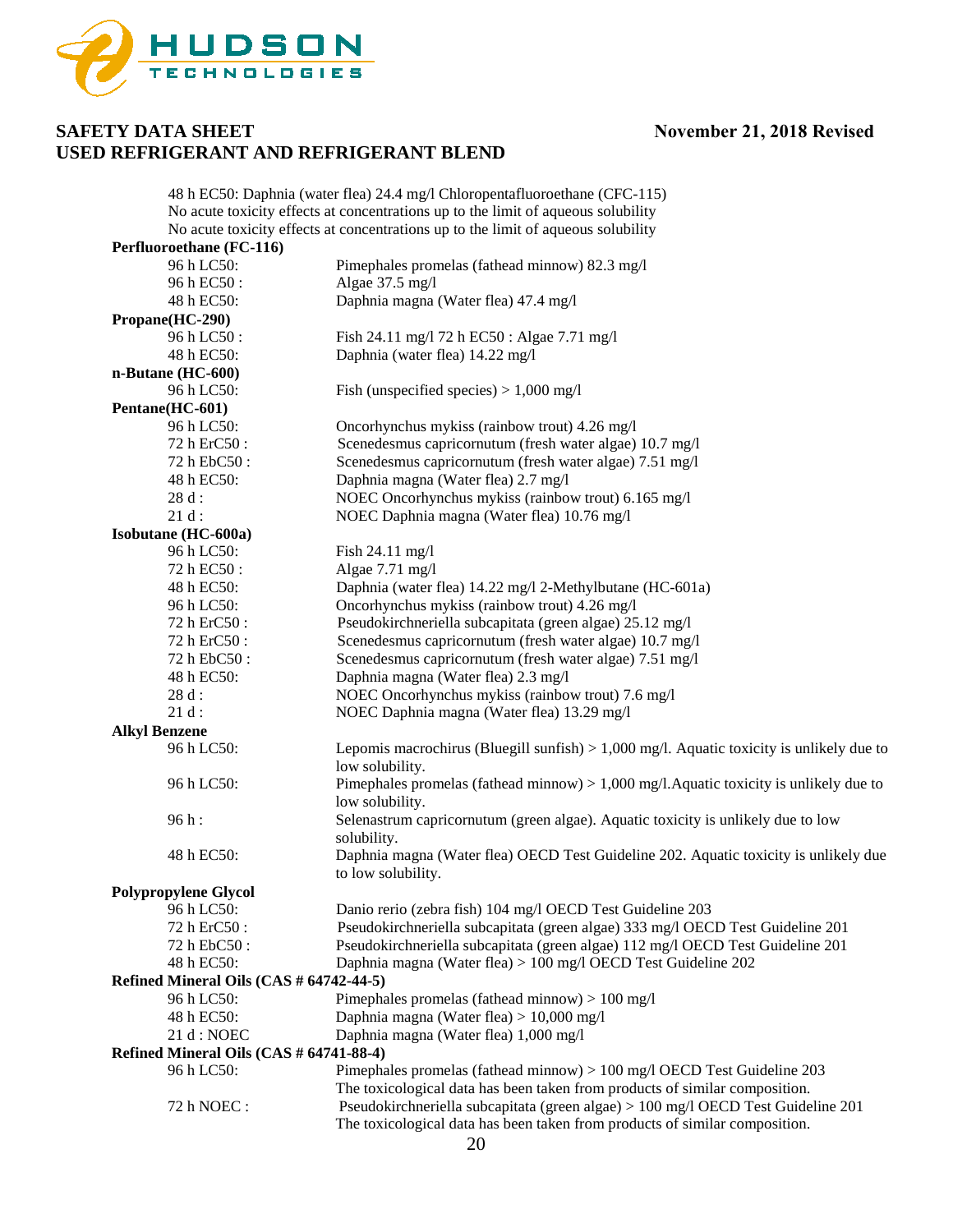

| 48 h EC50:                                       | Daphnia magna (Water flea) > 10,000 mg/l OECD Test Guideline 202                      |
|--------------------------------------------------|---------------------------------------------------------------------------------------|
|                                                  | The toxicological data has been taken from products of similar composition.           |
| 21 d : NOEC                                      | Daphnia magna (Water flea) 10 mg/l OECD Test Guideline 211. The toxicological data    |
|                                                  | has been taken from products of similar composition.                                  |
| <b>Environmental Fate</b>                        |                                                                                       |
| Chlorodifluoromethane (HCFC-22)                  |                                                                                       |
| Biodegradability:                                | According to the results of tests of biodegradability this product is not readily     |
|                                                  | biodegradable.                                                                        |
| Difluoromethane (HFC-32)                         |                                                                                       |
| Biodegradability:                                | 5 % OECD Test Guideline 301D. Not readily biodegradable.                              |
| Trifluoromethane (HFC-23)                        |                                                                                       |
| Biodegradability:                                | Not readily biodegradable.                                                            |
| Bioaccumulation:                                 | Bioconcentration factor (BCF) : 3.2. Bioaccumulation is unlikely.                     |
| 2,2-Dichloro-1,1,1-trifluoroethane (HCFC-123)    |                                                                                       |
| Biodegradability:                                | 24 %. Not readily biodegradable.                                                      |
| Bioaccumulation:                                 | Bioconcentration factor (BCF) : 33. Bioaccumulation is unlikely.                      |
| 1-Chloro-1,1-difluoroethane (HCFC-142b)          |                                                                                       |
| Biodegradability:                                | Not readily biodegradable.                                                            |
| Bioaccumulation:                                 | Bioaccumulation is unlikely.                                                          |
| 1,1,1-Trifluoroethane (HFC-143a)                 |                                                                                       |
| Bioaccumulation:                                 | Information given is based on data obtained from similar substances.                  |
| Perfluoropropane (FC-218)                        |                                                                                       |
| Biodegradability:                                | Not biodegradable. Not readily biodegradable.                                         |
| Dichlorodifluoromethane (CFC-12)                 |                                                                                       |
| Bioaccumulation:                                 | Bioconcentration factor (BCF) $:$ < 10. Bioaccumulation is unlikely                   |
| 1,1,2-Trichloro-1,2,2-trifluoroethane (CFC-113)  |                                                                                       |
| Bioaccumulation:                                 | Bioconcentration factor (BCF) : 11 - 86. Bioaccumulation is unlikely.                 |
| 1,2-Dichloro-1,1,2,2-tetrafluoroethane (CFC-114) |                                                                                       |
| Biodegradability:                                | Not readily biodegradable.                                                            |
| Bioaccumulation:                                 | Bioaccumulation is unlikely.                                                          |
| Perfluoroethane (FC-116)                         |                                                                                       |
| Bioaccumulation:                                 | Bioaccumulation is unlikely.                                                          |
| n-Butane (HC-600)                                |                                                                                       |
| Biodegradability:                                | 100 % Readily biodegradable                                                           |
| Pentane(HC-601)                                  |                                                                                       |
| Biodegradability:                                | 71 % Readily biodegradable                                                            |
| Bioaccumulation:                                 | Bioconcentration factor (BCF): 171. Bioaccumulation is unlikely.                      |
| 2-Methylbutane (HC-601a)                         |                                                                                       |
| Biodegradability:                                | 71.43 % Readily biodegradable                                                         |
| Bioaccumulation:                                 | Bioconcentration factor (BCF) : 171. Bioaccumulation is unlikely.                     |
| <b>Alkyl Benzene</b>                             |                                                                                       |
| Biodegradability:                                | 60 % OECD Test Guideline 301. Readily biodegradable                                   |
| Bioaccumulation:                                 | Bioconcentration factor (BCF) : 35. Bioaccumulation is unlikely.                      |
| <b>Polypropylene Glycol</b>                      |                                                                                       |
| Biodegradability:                                | 79 % OECD Test Guideline 301. Readily biodegradable                                   |
| Bioaccumulation:                                 | Bioconcentration factor (BCF) : 3.16. Bioaccumulation is unlikely.                    |
| Refined Mineral Oils (CAS # 64742-44-5)          |                                                                                       |
| Biodegradability:                                | Not readily biodegradable.                                                            |
| Refined Mineral Oils (CAS # 64741-88-4)          |                                                                                       |
| Biodegradability:                                | 31 % OECD Test Guideline 301. Inherently biodegradable. Information given is based on |
|                                                  | data obtained from similar substances.                                                |